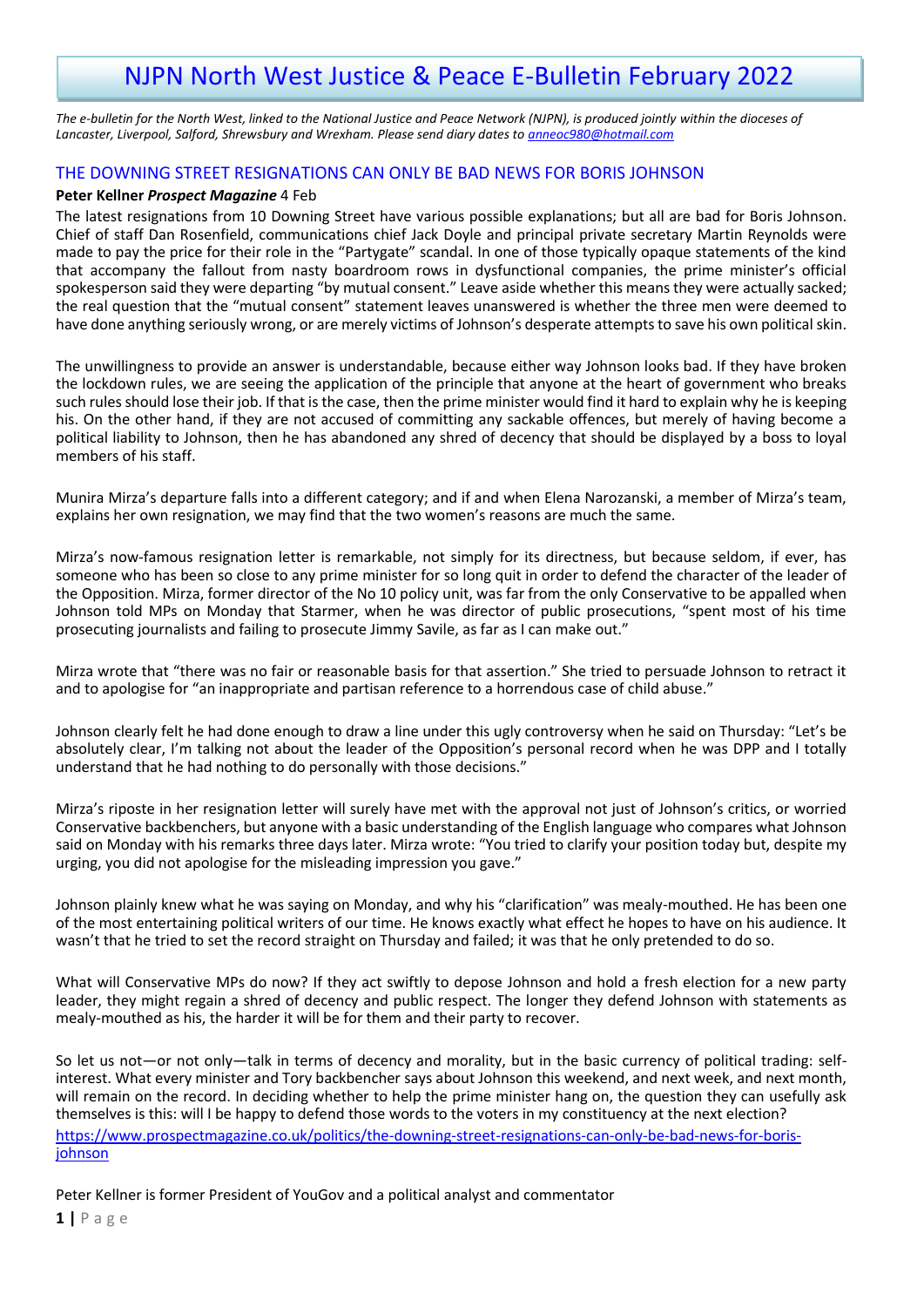### NJPN BLOG: VOICES FROM AFGHANISTAN

#### **Henrietta Cullinan** 28 Jan

For over 13 years, Afghanistan Peace Project, formerly Voices for Creative Nonviolence UK, visited and supported a group of young people who ran community projects in Kabul. They provided employment for poor women and education for street children and took part in direct actions such as a gender-free bike ride and a border-free football team. They have been scattered 'from East to West', some remaining in Afghanistan, some escaping to Europe and neighbouring countries. Using Whatsapp and Facebook Messenger they have sent these updates and reflections.

This month, the UK government opened its resettlement scheme to Afghan citizens. They say they will prioritise, "people who face a particular risk from the Taliban, for example because of their stand for democracy and human rights, or because of their gender, sexuality, or religion." However, it's not so easy for our friends to take advantage of this visa system. Passports, flights and visas have to be obtained on the black market which is extremely costly. If you travel to Pakistan illegally, there is the chance you will be prevented from leaving.

Since the Taliban seized power, daily life itself has become hazardous.

Nahal writes from Kabul: "The situation here is getting worse for us every day. When I see women who raise the voice of freedom and peace being taken hostage every day, when I see one of these Taliban on the street, I feel that they will shoot me. There are announcements every day that they [ex Afghan Jihadi groups] are importing firearms by helicopter at night in the provinces. At the end of March, the war will begin again.'

Abdul writes, "I am worried about my future. I wish I could finish my education but currently I can't. There is no hope for a better and brighter future for me in Afghanistan. I don't feel safe: the Taliban are searching home by home looking for people who worked with foreigners."

Activists and community volunteers with connections with the West feel their lives are in danger. Ramineh, in hiding in Kabul, cannot leave the house to find money, or buy food or fuel. She is now desperate to leave. "Last night the Taliban killed my friend Zahra. The wild people shot her through the heart. They could attack me at any time and kill me like my friend Zahra. Now, Afghanistan is not a safe place for me."

In Afghanistan, Ahmad was so worried he couldn't leave the house. At any time the Taliban could stop him and ask for documents. To say nothing was equally dangerous. Now safely in Germany, preparing to start a new life, Ahmad writes about his anxiety of having to leave his mother and siblings behind. "It is so hard to me wondering how the situation will be for my mother now she's jobless and she can't work right now outside the house because of the 'Taliban databank. If you are a woman they don't let you work outside."

Maryam was the first in her village to go to university. Her family has also been scattered while her mother remains in Afghanistan. "My heart is crying inside of me. I really can't describe my feelings during these days. I feel that if I could go back to be with my mom and cry with her maybe it would help to [alleviate the sadness]. Maybe if I could be with her she would feel for a moment that she is not alone her children are not forced to leave her alone."

Maryam and her husband, along with many others, are in Pakistan from where they hope to get visas for countries from which they won't be deported, such as Somalia, Albania, Brazil, Portugal. Maryam writes about conditions in Quetta, where many Hazara refugees have fled, where they have to live in hiding, often having to move house and covering their face. "Our blood is red, our hearts work the same way, our eyes work to see each other's eyes, to touch each other's feelings, we relate to each other, we live in the same world, we share the same sky, our basic need to be alive is breathing, I believe there are no borders between humans."

"If women have the chance to work and make decisions in Afghanistan they will not let any of their children die, or join the military. Women can show life, peace and love. They just share their kindness and love with humans. If women could be educated they could make a better life for women, children, and men, and make a green land for living without war and killing. Please don't forget women, they are very kind."

I am enormously grateful to the friends who have sent these messages. The intention here is to give a picture of the tragic disruption that perpetual war and forced migration cause to people's normal lives and families. **Afghanistan Peace Project:** [https://afghanistanpeaceproject.co.uk](https://afghanistanpeaceproject.co.uk/)

All names have been changed. <https://www.indcatholicnews.com/news/43954>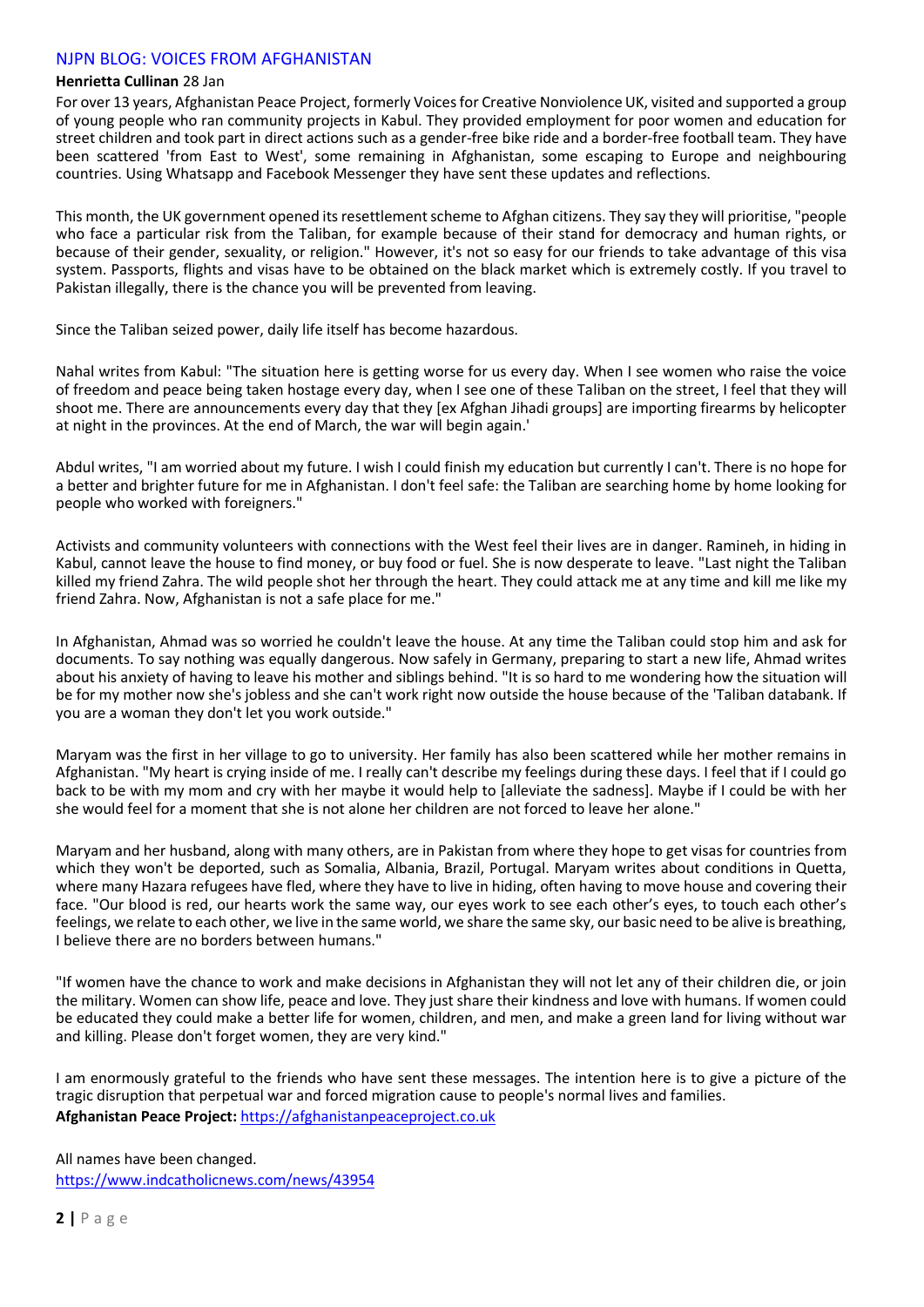### EDINBURGH: MASS OF THANKSGIVING FOR BEATIFICATION OF EL SALVADOR MARTYRS

#### **Danny Sweeney** 25 Jan

"True love is what Rutilio Grande brings with his death, with two campesinos next to him." This was the homily of his friend and archbishop, Oscar Romero following the murder of Fr Rutilio, along with his partners in mission Manuel Solórzano and Nelson Lemus on 12 March 1977 by a military junta death squad.

Over 40 years later, and with a couple of COVID-related delays, the Church recognised the martyrdom of Rutilio, Manuel and Nelson, along with the Italian Franciscan Fr Cosme Spessoto who was assassinated in El Salvador on 14 June 1980 while saying Mass for a murdered student.

Sacred Heart Church, Edinburgh marked the beatifications a few hours ahead of the events in El Salvador on 22 January 2022. The Jesuit church has a small chapel dedicated to Romero and Grande including a relic of the new Blessed: his diary. Fr David Stewart SJ showed me the diary before the Mass started, it includes notes by Grande reminding him to take medication for his diabetes. "We're not quite sure how it ended up here, or really if we should keep it" he confesses. Fr David has been the driving force behind the event, with the support of the Jesuit community, Justice and Peace Scotland, and the Archdiocese of Saint Andrews and Edinburgh.

Archbishop Leo Cushley led the celebrations, the Gospel for the vigil mass recalling Jesus starting his ministry taking up the scroll of Isaiah; "The spirit of the Lord has been given to me, for he has anointed me. He has sent me to bring the good news to the poor, to proclaim liberty to captives and to the blind new sight, to set the downtrodden free, to proclaim the Lord's year of favour."

The good news to the poor is what led Grande and his partners to be martyred. Fr David noted in his homily that Grande's murder wasn't the start of Romero's conversion to the option for the poor but certainly was a fork in the road which led to his own martyrdom three years later. But the new Blessed brings far more to the universal Church than being just "the inspiration of Oscar Romero". Looking online to the response in both English and Spanish I'm struck by the numbers across the world who are celebrating this. Is a beatification usually such big news? There is a call for Grande to be recognised as a patron saint for mental health, following his first-hand struggles with mental and physical health challenges. Fr David noted that most Salvadorean Jesuits at the time were committed to university academia, but Grande chose to go out to the poorest in the villages, and banners carried in San Salvador are celebrating him as "Amigo de los pobres".

Speaking with those gathered I was most struck that they wanted their children to be present. One mother to two young girls from the parish serving on the altar, the other whose son is a university student in Edinburgh, both told me they saw this event as speaking to the life of a Church which is active and engaged in the world, and they thought it important to share this with their families. Perhaps it is the grouping of the three new beati which can speak volumes? Manuel Solórzano in his early 70s, Nelson Lemus aged 16, both lay people along with Fr Tilo (as he was known) on a shared mission for justice and in solidarity with the poorest in their community. Coming from a reality where for too long the Church had sided with the rich and powerful, where generals and dictators expected the archbishops' blessings, to see clergy and laity taking the side of Isaiah, of Jesus, of the poor gives us new hope that we won't just speak the words of justice, peace, and hope but will live them in our community too.

For me, I found myself thinking of the communities I've come to know in recent months ahead of COP26 who with Pope Francis are trying to hear and respond to 'the cry of the Earth and the cry of the poor'. In Latin America we continue to see the murder of Earth defenders, indigenous leaders, and activists by governments and corporations more interested in exploiting our common home than protecting it. In Myanmar, another military junta is waging war against the people and the Church. We know that such persecutions continue today, but they can seem very distant from our own experience in the West. This distance was shortened towards the end of the Mass when Archbishop Leo remarked how deeply moved he had been by the service, having known in his previous ministry several people who like Rutilio, Manuel, Nelson and Cosme had paid the same price for proclaiming the good news to the poor as they had.

Perhaps it is fitting that here too, where we see a government mired in corruption, the poorest communities suffering the most, and the various mental and physical health challenges exacerbated by two years of pandemic, we celebrated the beatification and looked to the lessons these martyrs have for our Church here and around the world.

Blessed Rutilio Grande, Blessed Manuel Solórzano, Blessed Nelson Lemus, and Blessed Cosme Spessoto; Rezar por Nosotros!

**Danny Sweeney** is Social Justice Co-ordinator for Justice and Peace Scotland: www.justiceandpeacescotland.org.uk **Watch: Edinburgh Mass of Thanksgiving for the Beatifications on 22 January:**  [www.youtube.com/watch?v=WrKNAi5Tojs](http://www.youtube.com/watch?v=WrKNAi5Tojs) **Report:** <https://www.indcatholicnews.com/news/43931>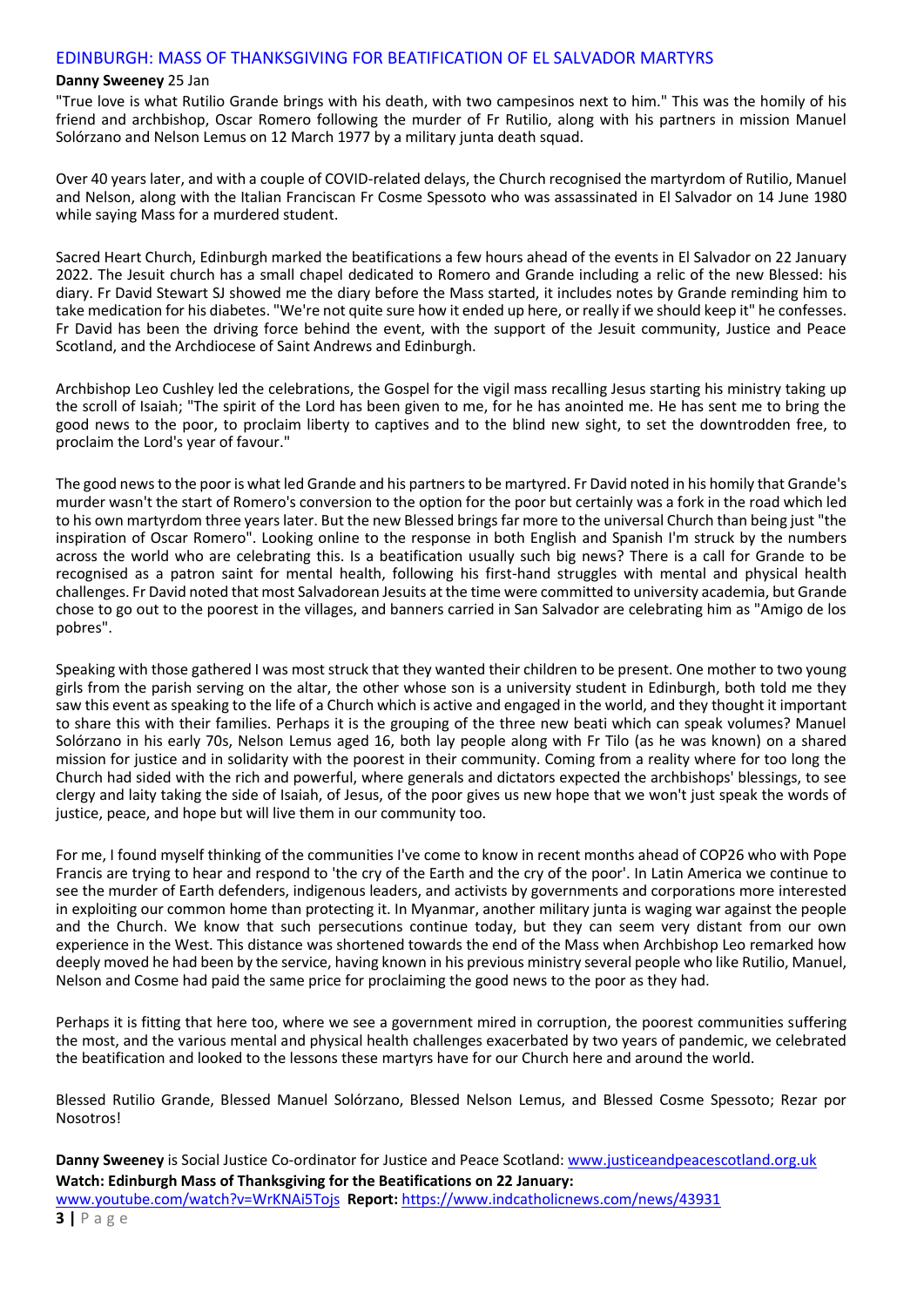# RACIAL JUSTICE SUNDAY 13 FEBRUARY 2022 **"**WHAT'S IT GOT TO DO WITH ME?"

Churches Together in Britain and Ireland has produced a resource for Racial Justice Sunday 2022. It is the product of ecumenical cooperation and partnership between Christian church denominations, parachurch organisations and groups, and individuals in Wales, Scotland, Ireland and England - the four nations. This is a call for all Christians to engage in the righteous struggle for racial justice because racial justice is everyone's business. It is an opportunity for all Churches to focus on the three 'R's of 'Remembering', 'Reflecting' and 'Responding':

**Rememberin**g the importance of racial justice.

**Reflecting** on human diversity and thanking God for it.

**Responding** by working to end injustice, racism and ignorance through prayer and action. <https://ctbi.org.uk/wp-content/uploads/2021/12/RJS-2022-edit.pdf.pagespeed.ce.nU7KxSg95M.pdf>

The Catholic Church in England and Wales has also produced resources building on those it produced last year, Racial Justice Sunday 'A Time to Act', which reflected on the importance of everyone recognising themselves, their race, their culture and their history in the life of the Church. The aim of the 2022 resources is to continue conversations about how we see others in the 'Image and Likeness of God'. [www.cbcew.org.uk/rjs22/](http://www.cbcew.org.uk/rjs22/)

### CALLED TO BE PROPHETS

**Anne O'Connor** 30 Jan: This Sunday's Old Testament reading told the story of the call to Jeremiah to become a prophet for the Lord.

Jeremiah 1: 4-5 *The word of the Lord came to me, saying: 'Before I formed you in the womb I knew you; before you came to birth I consecrated you; I appointed you as prophet to the nations.'*

Jer 1: 9: *Then the Lord stretched out his hand and touched my mouth, and the Lord said to me: 'There! I have put my words into your mouth.'* And in verse 17 it states: *'…prepare yourself for action. Stand up and tell them alI I command you. Have no fear of them and in their presence I will make you fearless.'*

Jeremiah 9:1-9.11 continues: *I raise the wail and lament for the mountains, the dirge for the desert pasture, for they have been burnt: no one passes there, the sound of flocks is heard no more. Birds of the sky and animals, all have fled, all are gone. Who is wise enough to understand this?*

Who are the prophets for our times and what is their message? I suggest one such prophet is Leeds Vicar Jon Swales who has long been a vocal champion of green issues and active in his commitment to raise awareness of the link between climate change and environmental destruction. In advance of the COP26 climate conference in November 2021, Jon produced a dedicated collection of climate prayers and videos, several of which have been published in past NW E Bulletins.

**26 Prayers for the Climate and Ecological Emergency** (initially composed for COP26) **Text here:** [https://atyourservice.arocha.org/wp-content/uploads/2021/05/26-Prayers-for-the-Climate-and-Ecological-](https://atyourservice.arocha.org/wp-content/uploads/2021/05/26-Prayers-for-the-Climate-and-Ecological-Emergency-Jon-Swales.pdf)[Emergency-Jon-Swales.pdf](https://atyourservice.arocha.org/wp-content/uploads/2021/05/26-Prayers-for-the-Climate-and-Ecological-Emergency-Jon-Swales.pdf)

Jon has recently produced a series of podcasts called **Lament & Hope: Prayers for the Climate and Ecological Emergency Podcast here:** <https://www.audible.co.uk/pd/Podcast/B08K5WSPHN> **or here:** <https://podcasts.apple.com/gb/podcast/lament-hope-prayers-for-the-climate-and/id1597456994>

As well as speaking out on environmental issues Jon ministers to those who are 'battered and bruised by the storms of life' as Mission Priest at Lighthouse West Yorkshire, based at St George's Church Leeds. He was awarded an MBE in the 2022 New Year's Honours for services to the city, particularly during the Covid-19 pandemic. During the pandemic, the Lighthouse team has supported vulnerable adults, providing pastoral care, food parcels and doorstep visits to those isolating. It also runs a Christian Day Centre six days a week that provides holistic care and support so that individuals can live lives full of dignity and purpose.

Alongside the day-to-day care Lighthouse is also committed to raising up and sending out leaders. Presently, 2 of the core pastoral team positions are 'training pastor' roles, with previous team members now training for ordained ministry within the Church of England. Lighthouse is working with Leeds School of Theology to deliver training and resources through their 'Mission, Theology & Ministry for the Margins' course. In addition, a new course on 'Justice, Peace & Reconciliation' will equip the church to engage the contemporary world in justice, peace-making and reconciliation. Through a mixture of live lectures, discussion groups and assigned homework, this introductory course will particularly focus on a Christlike and prophetic response to the interrelated issues of climate breakdown, violence and conflict and racial injustice. This course will once again be a partnership between Leeds School of Theology and Lighthouse West Yorkshire following the success of the 'Mission, Theology & Ministry for the Margins' course. <https://www.lighthousewestyorkshire.org.uk/>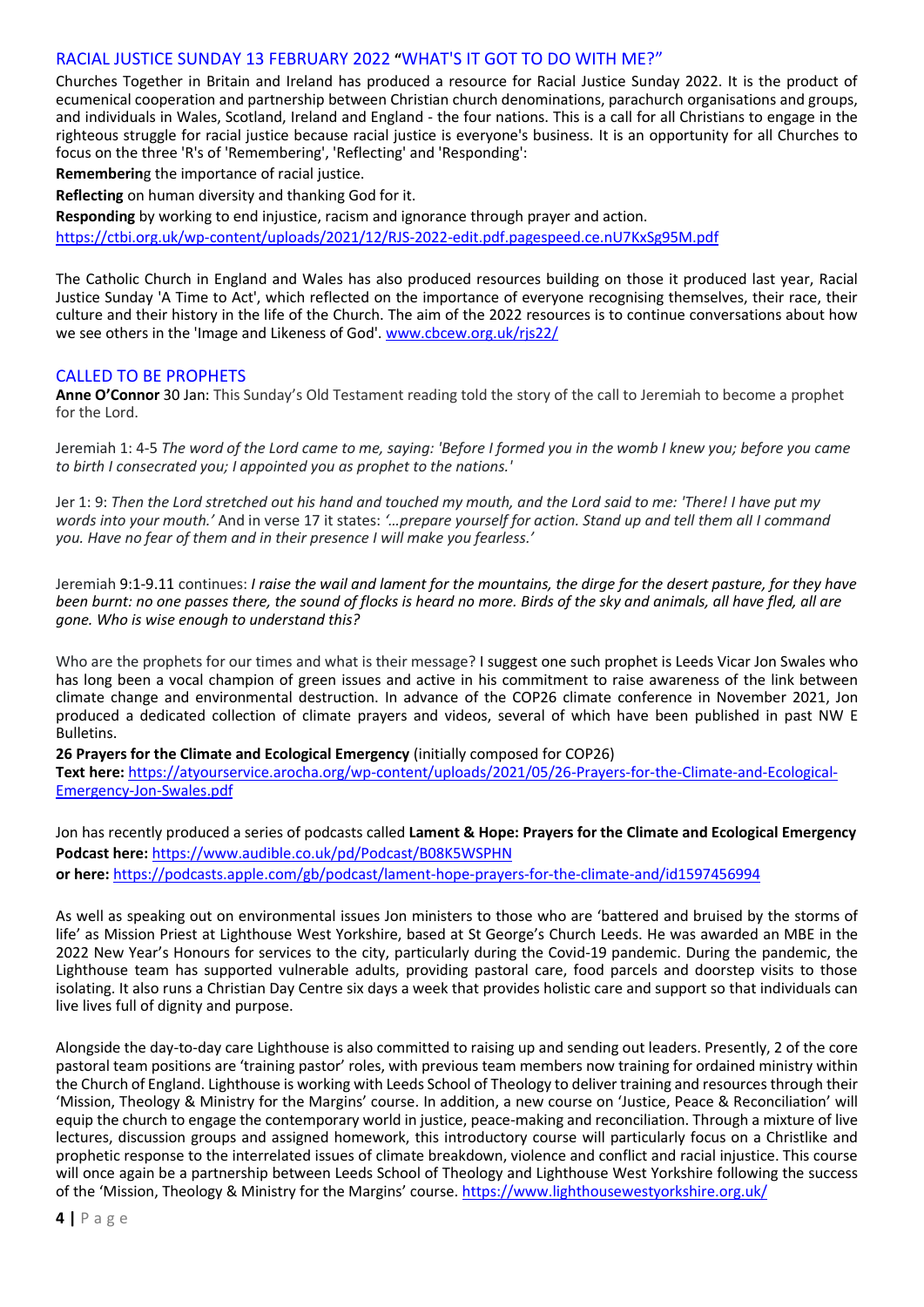# **Ash Wednesday**

Almighty God, The Creator of All that is, You created us from the dust of the earth, And breathed upon us and gave us the gift of life.

In our fragility and weakness, We marvel at the precious gift of life, And the calling you have placed upon us to tend and keep your cosmic temple.

Almighty God, The Creator of All that is, Dust we are and to dust we will return, Yet you dignified us with the gift of love.

A love in which dust is taken up in your divine embrace. word became flesh dust became divine. A love in which the fire of your presence sanctifies dust.

Almighty God, Humanity as dust, Has been granted the possibility and potential to reflect your glory, But we embarked to the far country, & Squandered our inheritance, Lord have mercy.

In our arrogance, we erected Babel, & Have forgotten who we truly are, And what we are called to be. Lord have mercy.

Yet we now reap what we have sown, And find ourselves, Cast Adrift as Homesick Exiles East of Eden and lost in sin and shame. Lord have mercy.

Almighty God, We have misused our power and privilege, And have plundered and pillaged, This world of yours, This world of ours, This world which we share with a host of non-human worshippers. Lord have mercy.

And so in this context of rising temperatures, As we face our own existential threat. Knowing the gods of consumerism and economic systems will not save, We remember, We lament, We repent. Lord have mercy.

And so in the context of rising seas, As we face ecological ruin, Knowing the gods of individualism and technology will not save, We remember. We lament, We repent. Lord have mercy.

We remember your great love, We lament our prideful arrogance, We repent and turn to you the wellspring of love.

We receive ash upon our head as a reminder of our mortality, Shaped as a cross. Knowing that we are signed and sealed, In the self-giving love of Jesus

We receive ash upon our head as a reminder of our mortality, Shaped as a Cross, Knowing that we are called afresh to embrace and enact, The self-giving love of Jesus.

Almighty God,

On this day when we are reminded of our fragility, We too are reminded of your faithfulness. On this day when we are reminded of our mortality, We too are reminded of your grace.

Almighty God, The Creator of All that is You created us from the dust of the earth, And breathed upon us and gave us the gift of life.

In our fragility and weakness, We marvel at the precious gift of life, And the calling you have placed upon us to tend and keep your cosmic temple.

Almighty God, The Creator of All that is. Dust we are and to dust we will return, Yet you dignified us with the gift of love.

A love in which dust is taken up in your divine embrace, A love in which the word became flesh and dust became divine. A love in which the fire of your presence sanctifies dust.

Almighty God, Grant that these ashes may be to us a sign of our mortality and penitence, that we may remember in the context of climate breakdown that it is only by your gracious gift that we are given everlasting life; through Jesus Christ our Saviour. Amen.

**— Jon Swales, 2022**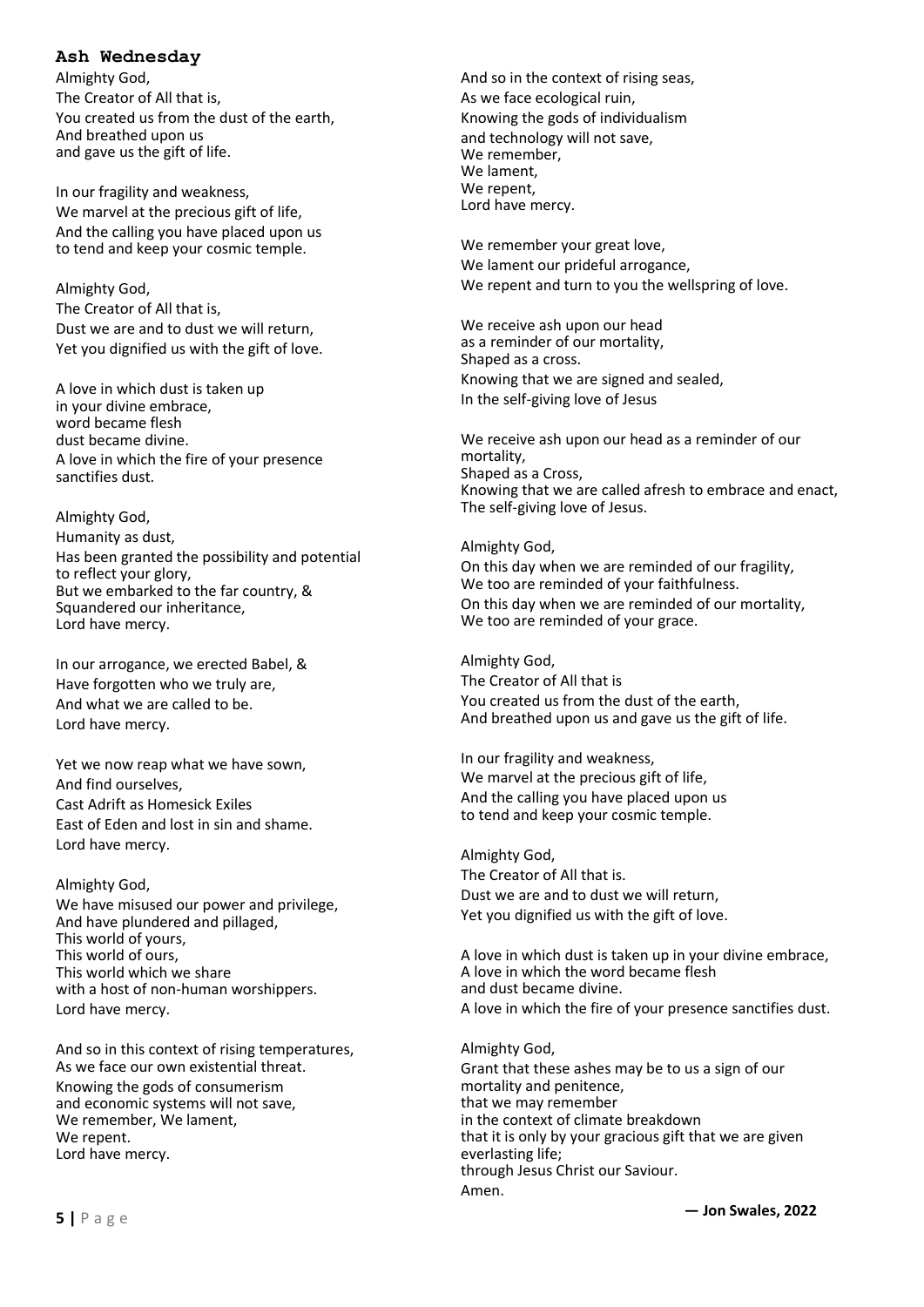### HOLY LAND: AMNESTY ISSUES MAJOR REPORT ON 'APARTHEID' ISRAEL

#### **Dan Bergin** 2 Feb **Source: Amnesty International/ Israel Embassy**

The Israeli authorities must be held accountable for committing the crime of apartheid against Palestinians, Amnesty International has said in a damning new report released yesterday. Commenting on a leaked copy of the report, the Israeli foreign ministry called on Amnesty to withdraw the report before it was made public and denounced it as "false" and "extremist". It said the report "serves as a green light for the perpetrators and others to harm not only Israel, but Jews around the world."

Amnesty's comprehensive 280-page report - *Israel's Apartheid against Palestinians: Cruel System of Domination and Crime against Humanity* - documents how massive seizures of Palestinian land and property, unlawful killings, the forcible transfer of Palestinian people from their land, drastic movement restrictions, and the denial of nationality and citizenship to Palestinians are all components of a system amounting to apartheid under international law. This system is maintained by violations which Amnesty found constitute apartheid as a crime against humanity, as defined in the Rome Statute and Apartheid Convention.

Amnesty's investigation details how Israel enforces a system of oppression and domination against the Palestinian people wherever it has control over their rights. This includes Palestinians living in Israel and the Occupied Palestinian Territories (OPT), as well as displaced refugees currently in other countries.

In light of the report, Amnesty is urging the UK government to ensure there is a "major re-assessment" of its foreign policy position and strategy on Israel so as to "confront and begin to tackle the scale and systematic nature of Israel's apartheid crimes."

Amnesty's findings build on a growing body of work by Palestinian, Israeli and international NGOs which has increasingly applied an apartheid framework to the situation in Israel and/or the OPT. A system of apartheid is an institutionalised regime of oppression and domination by one racial group over another. In international criminal law, specific unlawful acts which are committed within a system of apartheid and with the intention of maintaining it constitute the crime against humanity of apartheid. These acts are set out in the Apartheid Convention and the Rome Statute, and include unlawful killing, torture, forcible transfer and the denial of basic rights and freedoms.

Amnesty has documented acts outlawed in the Apartheid Convention and Rome Statute in all areas Israel controls, although they occur more frequently and violently in the OPT than in Israel. Israel enacts multiple measures to deliberately deny Palestinians their basic rights and freedoms, including draconian movement restrictions on Palestinians in the OPT; chronic discriminatory underinvestment in Palestinian communities in Israel, and the denial of refugees' right to return. Amnesty has also documented forcible transfer, administrative detention, torture and unlawful killings, both inside Israel and in the OPT. These acts form part of a systematic and widespread attack directed against the Palestinian population and are committed with the intent to maintain the system of oppression and domination; they therefore constitute the crime against humanity of apartheid.

Amnesty is calling on the International Criminal Court to consider the crime of apartheid in its current investigation in the OPT and calls on all states to exercise universal jurisdiction to bring perpetrators of apartheid crimes to justice.

Agnès Callamard, Amnesty International's Secretary General, said: "Our report reveals the true extent of Israel's apartheid regime. Whether they live in Gaza, East Jerusalem, Hebron or Israel itself, Palestinians are treated as an inferior racial group and systematically deprived of their rights. We found that Israel's cruel policies of segregation, dispossession and exclusion across all territories under its control clearly amount to apartheid. The international community has an obligation to act.

"For Palestinians, the difficulty of travelling within and in and out of the OPT is a constant reminder of their powerlessness. Their every move is subject to the Israeli military's approval, and the simplest daily task means navigating a web of violent control. There is no possible justification for a system built around the institutionalised and prolonged racist oppression of millions of people.

"Apartheid has no place in our world, and states which choose to make allowances for Israel will find themselves on the wrong side of history. Governments who continue to supply Israel with arms and shield it from accountability at the UN are supporting a system of apartheid, undermining the international legal order, and exacerbating the suffering of the Palestinian people. The international community must face up to the reality of Israel's apartheid, and pursue the many avenues to justice which remain shamefully unexplored. Israel must dismantle the apartheid system and start treating Palestinians as human beings with equal rights and dignity. Until it does, peace and security will remain a distant prospect for Israelis and Palestinians alike."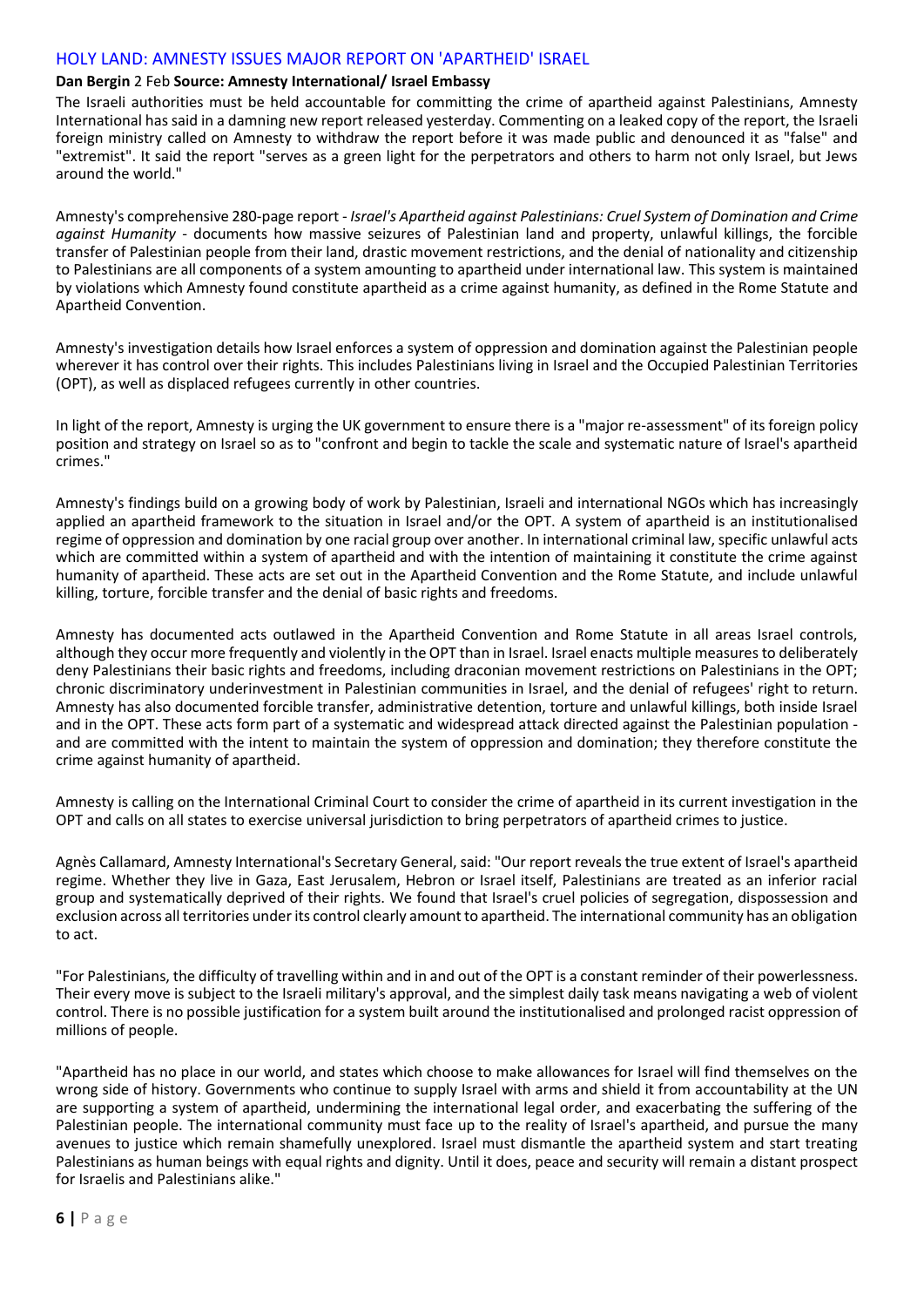The unlawful killing of Palestinian protesters is perhaps the clearest illustration of how Israeli authorities use unlawful acts to maintain the status quo. In 2018, Palestinians in Gaza began to hold weekly protests along the border with Israel, calling for the right of return for refugees and an end to the blockade. Before the protests even began, senior Israeli officials warned that Palestinians approaching the wall would be shot. By the time the protests stopped at the end of 2019, Israeli forces had killed 214 civilians, including 46 children.

In light of the systematic unlawful killings of Palestinians documented in its report, Amnesty is also calling for the UN Security Council to impose a comprehensive arms embargo on Israel. This should cover all weapons and munitions as well as law-enforcement equipment, given the thousands of Palestinian civilians who have been unlawfully killed by Israeli forces. The Security Council should also impose targeted sanctions, such as asset freezes, against Israeli officials most implicated in the crime of apartheid.

A 430-mile fence, which Israel is still extending, has isolated Palestinian communities inside 'military zones', and they must obtain multiple special permits any time they enter or leave their homes. In Gaza, more than two million Palestinians live under an Israeli blockade which has created a humanitarian crisis. It is near-impossible for Gazans to travel abroad or into the rest of the OPT, and they are effectively segregated from the rest of the world.

Amnesty states: "As one of Israel's closest diplomatic allies, the UK should call on the country to make urgent changes to dismantle its apartheid system. In its official assessment of Israel's human rights record, the UK describes Israel as 'an open democracy, underpinned by robust institutions and a vibrant civil society', while noting that it has "continued to violate human rights and humanitarian law in the context of Israel's occupation of the West Bank, including East Jerusalem, and Gaza".

In November, Amnesty also called on the UK construction giant JCB to take urgent measures to prevent the company's diggers from being used by the Israeli authorities to carry out the unlawful destruction of Palestinian homes or the construction of settlements in the OPT. In a substantial report, Amnesty showed that in recent years there have been dozens of incidents where JCB machinery was used to demolish residential and farm buildings belonging to Palestinians, to destroy water pipes, and to uproot large numbers of olive trees and other agricultural produce and structures. The same month, the Government found JCB to be in breach of international human rights standards in respect of failures to carry out proper due diligence on the end-use of its goods. Amnesty is calling for the Government to ensure there are consequences for JCB over these failings, including the denial of public procurement contracts.

Sacha Deshmukh, Amnesty International UK's CEO, said: "For too long the UK has tried to sit on the fence when it comes to Israel's shameful human rights record - effectively turning a blind eye to the systematic discrimination against Palestinians amounting to a system of apartheid. Instead of honestly confronting the enormity of Israel's crimes, the UK has contented itself with low-key criticisms of Palestinian protester killings and the relentless expansion of Israel's illegal settlements on occupied Palestinian land.

"Ministers often make the claim that a confident 'Global Britain' stands for the rule of law around the world - if this means anything it must mean concrete consequences for a close ally like Israel over its cruel and unlawful apparatus of discrimination. Ministers should use the UK's close diplomatic ties with Israel to hold it to account for its crushing system of apartheid and institutionalised discrimination against Palestinians - and ongoing settlement-building and the Gaza blockade must end. The UK should impose a comprehensive import ban on all products from Israel's illegal settlements, rein in JCB's exports linked to illegal house demolitions, and immediately suspend all UK military and policing assistance to Israel."

Amnesty's report provides numerous specific recommendations for how the Israeli authorities can dismantle its apartheid system and the discrimination, segregation and oppression which sustain it, including:

- Israel must end its brutal practice of home demolitions and forced evictions.

- Israel must grant equal rights to all Palestinians in Israel and the OPT, in line with principles of international human rights and humanitarian law.

- Israel must recognise the right of Palestinian refugees and their descendants to return to homes where they or their families once lived, while providing victims of human rights violations and crimes against humanity with full reparations.

Israeli foreign affairs Minister Yair Lapid accused Amnesty of recycling "lies, inconsistencies, and unfounded assertions that originate from well-known anti-Israeli hate organisations. The report denies the State of Israel's right to exist as the nation state of the Jewish people. Its extremist language and distortion of historical context were designed to demonize Israel and pour fuel onto the fire of anti-Semitism," he said in a statement. <https://www.indcatholicnews.com/news/43984>

**7 |** P a g e **Read the full report HERE** <https://www.amnesty.org/en/documents/mde15/5141/2022/en/>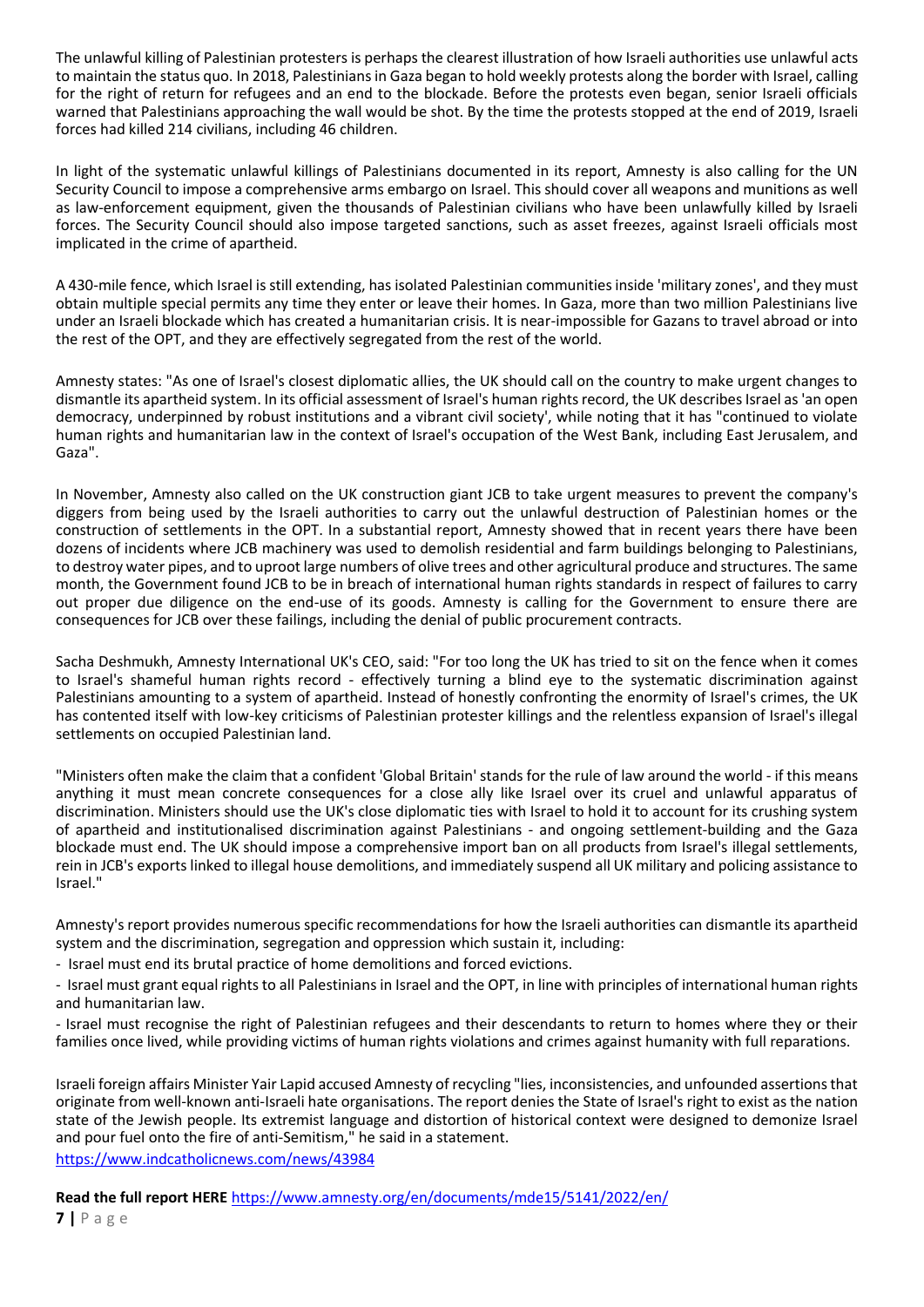### IAN LINDEN: SOUTH AFRICA'S HEROES: NEW TIMES, SELECTIVE MEMORIES

**Ian Linden** 2 Feb: The death of Archbishop Desmond Tutu over Christmas felt like the end of an era, the story of the antiapartheid movement fading into the past. Journalists' 'first drafts of history' are giving way to second drafts with their selective memories and erasures.

The global anti-apartheid movement was much broader than the well-respected and effective Anti-Apartheid Movement that older readers in Britain will remember. Compared with other nationalist and liberation movements of the time an extraordinary combination of protagonists actively resisted the apartheid regime. Liberals as well as socialists and communists, the stoic resistance of Nelson Mandela and his colleagues on Robben Island, the schoolchildren of the 1976 Soweto uprising, the scores of organisations in the popular front of the 1980s, the United Democratic Front (UDF), minority religious communities as well as Christians and Church leaders, a broad coalition of ethnicities. Within and without South Africa, from civil disobedience to sports and consumer boycotts from campaigns for economic sanctions to mobilising ANC front-organisations from diplomacy to strategic planning by an exile ANC leadership as well as guerrilla infiltration, there was a huge variety of active resistance. A broad, heterogeneous movement fighting apartheid operated in the midst of the Cold War.

There were special and profound theological reasons for Protestant Christian resistance to 'the system'. One reason was similar to that of the Confessing Church's Declaration of Barmen in Nazi Germany. They confronted not only a national security state that tortured and murdered its opponents - as in Latin America - but the heresy of a form of Christian Nationalism, the ideological justification for apartheid promoted by the Nederduiste Gereformeerde Kerk (NGK), the Dutch Reformed Church.

There have been many touching encomia for Archbishop Tutu. He became the recognisable voice and Anglican face of non-violent opposition to apartheid violence. He also made work for human rights a key part of the life of the South African Council of Churches which he led from 1978 to 1984. In the repression of the mid-1980s when the internal leadership of the ANC were almost all jailed, a man of God spoke truth to power. In New York in 1986 following a failed UK visit to change Margaret Thatcher's mind on sanctions, Tutu publically challenged Reagan's refusal to exert economic pressures on the apartheid regime. Despite Presidential vetoes, Congress later that year passed an Anti-Apartheid Act including some economic sanctions.

If and when they sought a Christian leader offering newsworthy, clear and courageous comment and advocacy for many journalists Desmond Tutu was the only name in their address book. And perhaps for that reason the role of the Catholic Church in resisting apartheid often gets forgotten. I tried to remedy this in a chapter of my book on Global Catholicism which contains some of my memories from the 1980s: of Father Smangaliso Mkhatshwa, Secretary-General of the Southern African Catholic Bishops' Conference (SACBC) and ardent ANC supporter, arrested and tortured, of the inspiring Dominican theologian Father Albert Nolan and his spiritual guidance for young ANC supporters, along with the women of the Grail providing shelter for the many on the run. And, of course, Archbishop Denis Hurley of Durban.

Appointed in 1947 the youngest Catholic bishop in the world, after 1948 he was confronted with the injustice and inhumanity of Nationalist Party rule, and began gradually to campaign for change, calling for less talking about the principles of Catholic social teaching and more concrete action for justice. As President of the SACBC from 1952-1961, and again 1981-1987, he was able to take his convictions to a national level. Under his leadership the Conference denounced apartheid as "intrinsically evil" and successfully blocked draft legislation banning racially mixed worship. Later he was instrumental in setting up its Department of Justice and Peace.

But while he led and spoke out against the segregation of the Group Areas Act and the suffering of forced removals - "an enormous act of piracy" - getting others to follow and adopt a coordinated and strategic opposition to apartheid was less easy. Only in 1989 with the national Pastoral Plan did his vision see the full light of day. He could not count on the active support of all his archdiocesan clergy, let alone Rome, which tellingly never offered him a Cardinal's hat, while secular honours such as the Legion d'Honneur and the Chancellorship of Natal University came aplenty. It must have been a lonely position - perhaps made worse by a long clerical training in which intimacy and expressions of emotion were shunned, though he had many friends.

He did what he could from Durban, brought the Archdiocese into the local Council of the Churches, started Khanyisa, a catechetical centre, spun off Diakonia, an ecumenical social action centre, and PACSA, the Pietermaritzburg Agency for Christian Social Awareness. He supported IDASA, the Institute for Democracy in South Africa as a director. It became a major national institution. His support for the Young Christian Workers whose headquarters were in Durban was unswerving. He retired there in Sabon House, their offices converted into a retired priests' home. I remember the lovely scene as a black miner, with his helmet, analysed the worker struggle, argued with Cardinal McCann about Marxism, and told a meeting of the SACBC in 1982 what he expected of them. Archbishop Hurley was instrumental in persuading the bishops to support the launching of the radical New Nation newspaper, mouthpiece of the black democratic movement.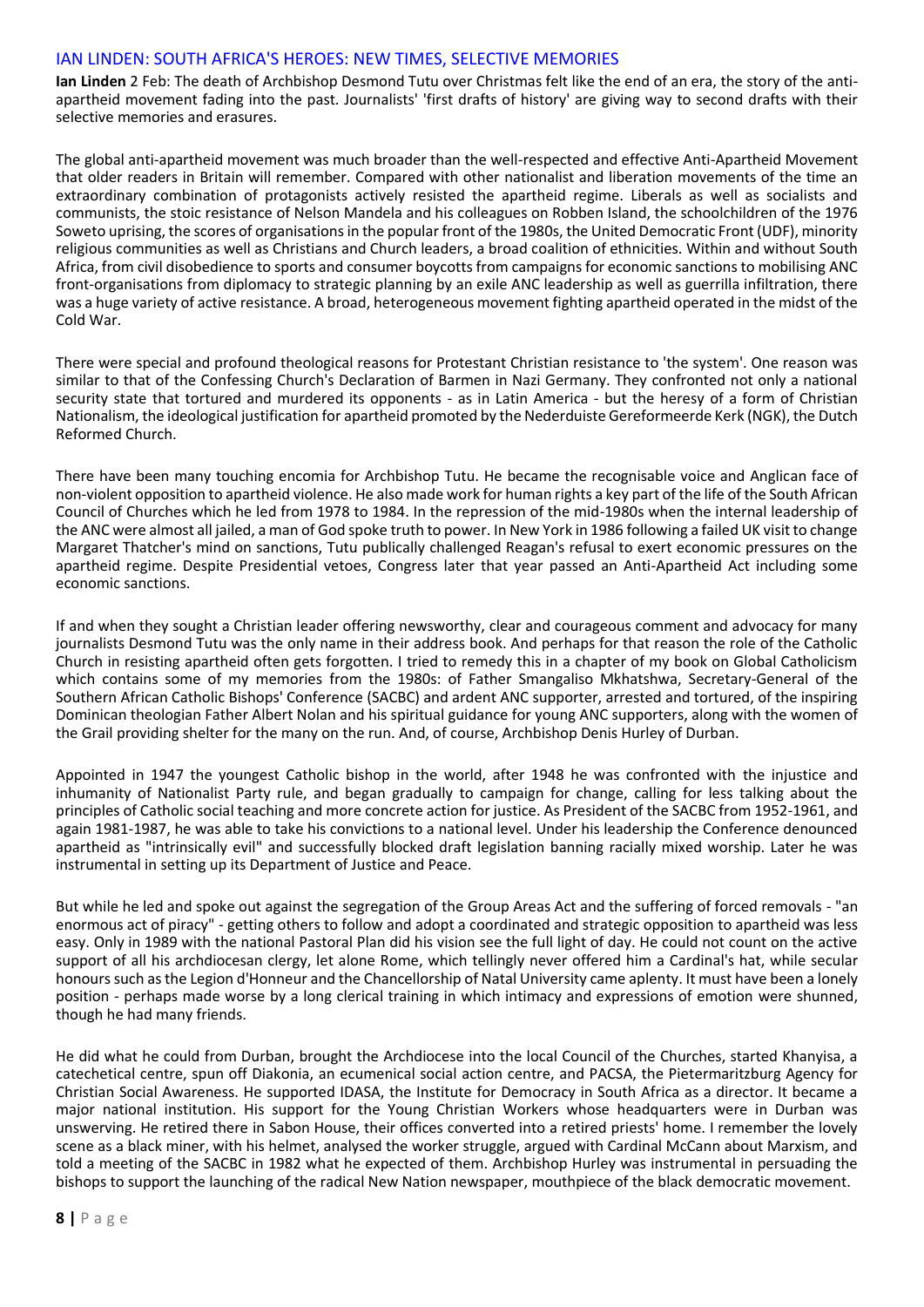During the intense repression of the mid-1980s, Denis Hurley rose to the challenge, supporting the End Conscription Campaign, appearing in one instance in court to support Charles Yeats, a young Baptist conscientious objector, and saying in effect that the war in Namibia was an unjust war. He mounted a successful challenge to Section 29 of the Internal Security Act to get the Diakonia director, Paddy Kearney, out of detention, and was himself prosecuted in 1983 for "defaming" the brutal South African paramilitary koevoet units in Namibia by suggesting they committed atrocities. A year before a SACBC Report on Namibia had been categorical that they did. The case was dropped as the trial opened. He never fully came to terms with the campaign for sanctions against South Africa and feared its impact on South African workers.

He once told me how, for the benefit of the more intelligent security police listening, he would mention on the telephone that Cardinal Jozsef Mindszenty of Hungary had given him his ring. The message was that he would be more bothersome in jail than out. My most tender memory remains seeing Walter Sisulu, white-haired veteran of Robben Island and just out of jail, hugging and thanking him at Mama Sisulu's house in Soweto.

A friend of CIIR and CAFOD, Archbishop Hurley knew Britain and its ways well: Canon John Collins dragging him into St. Paul's sacristy - "the only safe place"- to hand over £20,000 from the International Defence and Aid Fund. My sneaking him through the back door of the old station hotel in Paddington for discussions with Oliver Tambo. Hugs then beer and sandwiches. All negotiated with a characteristic patience and wry amusement at the necessary subterfuge. Like Pope John XXIII, from out of a traditional priestly formation came a spirituality of great breadth and depth.

In triumphant scenes few will forget Nelson Mandela was released in February 1990. Then the Soviet Union imploded. Funding for the ANC was cut off almost overnight. Negotiations in the Convention for a Democratic South Africa began in 1991 and resulted in free and fair elections in 1994. It was sanctions that proved to be the proverbial last straw - more a heavy bale - which broke apartheid's back. A unique case of God and Mammon serving a common cause? <https://www.indcatholicnews.com/news/43986>

Professor Ian Linden is Visiting Professor at St Mary's University, Strawberry Hill, London. A past director of the Catholic Institute for International Relations, he was awarded a CMG for his work for human rights in 2000. He has also been an adviser on Europe and Justice and Peace issues to the Department of International Affairs of the Catholic Bishops Conference of England and Wales. Ian chairs a new charity for After-school schooling in Beirut for Syrian refugees and Lebanese kids in danger of dropping out partnering with CARITAS Lebanon and work on board of Las Casas Institute in Oxford with Richard Finn OP. His latest book was Global Catholicism published by Hurst in 2009. **Visit his website here:** [www.ianlinden.com](http://www.ianlinden.com/)

**See also: Denis Hurley Centre -** [www.denishurleycentre.org/](http://www.denishurleycentre.org/)

### CARE FOR CALAIS

30 Jan: Yesterday was amazing. We spent five hours in a muddy field on an overcast day. It was freezing and there was nowhere to sit down. But we gave over 300 warm winter coats to people who desperately needed them, and that was incredibly satisfying. Some of the people already had a coat, but when you are outside 24/7 one layer is often not enough. Shockingly many had no coat at all and we met very cold people in jumpers, denim jackets and cheap leather coats. I do not know how they survived; sleeping outside in January is no joke. But we were able to give every single person a warm coat. And thanks to the many wonderful people who chose to give a Christmas gift to a refugee this year they were all brand new. Meaning everyone got the right size and we know that every single one is completely waterproof and has a hood too. To all those generous donors I cannot thank you enough.

One young man said to me "this is the best help I have had in Spain or France or Germany". He meant to be nice but I found that a sobering thought. But there were many happy faces to seen as people warmed up. Getting 300 people kitted out was a long distribution so we did our services at the same time. 600 cups of tea and coffee (Rebecca said she will be dreaming of pouring tea), hairdressing, phone charging and bike repairs. There was even a bit of dancing. It was a great day. A lot of work goes into making something like this happen. Back office support, transport and donations, as well as the exhausted volunteers from yesterday. Thank you to everyone who played a part. The many people who said thank you to us were thanking you too. I hope you can feel their appreciation. Sadly, there are many more refugees sleeping outside in Calais who need our help. You can buy a coat for a refugee at: Care4Calais.org/donate

### A MOVING ENCOUNTER

**Anne O'Connor** 29 Jan: Whilst shopping I came across a puzzling sight - random objects scattered on the village bowling green. Walking closer I saw plastic 'candles' with paper flames, single roses strewn on the lawn and an assortment of shoes – for men, women and children. Then I realised. It was two days after Holocaust Memorial Day (27 Jan). This chilling display was a reminder of the horrors of that time. Another shopper joined me. We were both in tears as we discussed what it meant. I told her about a study day I'd attended at a local synagogue some years ago where survivors had shared their stories. As we parted a woman walking her dog called me over to ask why the shoes were there. She too was visibly moved. We were joined by another. She wondered, as we all had, why there was no sign to explain the display and suggested perhaps it was to encourage us to go away and find out more. We were all changed by that encounter on the green. May we never forget and always continue to question. <https://www.hmd.org.uk/resources/>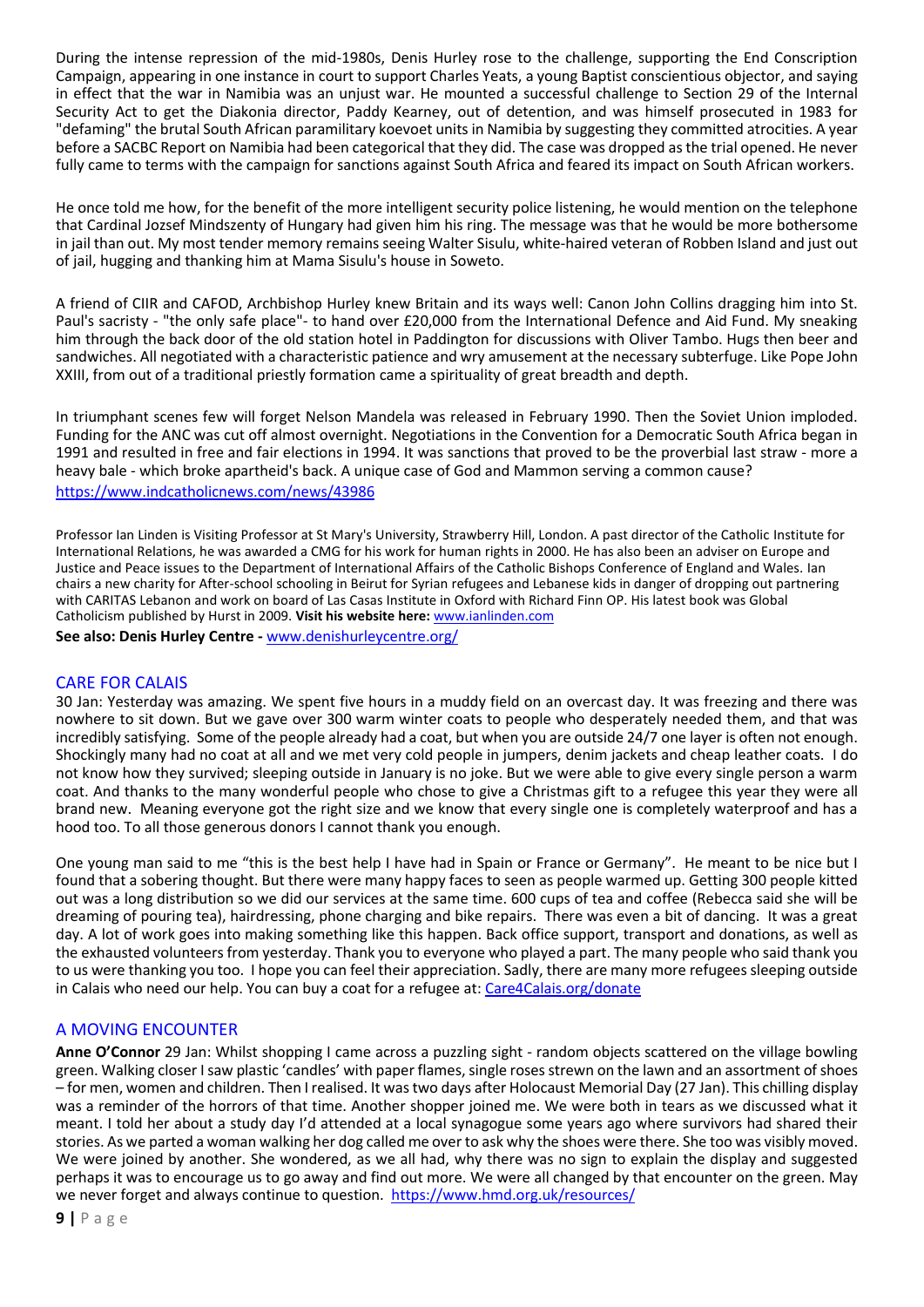### PAX CHRISTI USA REFLECTION: HAPPY ARE PEACEMAKERS WHO WAKE UP THE REST OF US

**Joan Chittister OSB**, *National Catholic Reporter* 28 Jan

It's all very ironic.

It's very difficult to talk about peace in the United States without starting a fight. There's at least one in every crowd who hail the strongman need for keepers of the peace who are willing to fight in order to keep it. Those types were there at the beginning. They were the ones who were in favour of suppressing Native Americans by moving them off their own land now that we were here and declared that land ours. Then, astonishingly, called themselves "peacekeepers" when Indigenous people fought back.

And they were still here 350 years later when we dropped two planet-splitting bombs on Hiroshima and Nagasaki despite the fact that the end of the war was already in sight — in order to see which bomb could do the most damage. In case we needed to use it again … to keep the peace, of course.

It all comes down to a view of the world that teaches "take what you want and threaten what you must" to "keep the peace." Then everyone will all be happy — as the beatitude says. Right. Unless, of course, being peaceful is not about squashing disagreement and obliterating whomever stands in our way. Unless it's about not fighting, or destroying life and traditions and whole swaths of people who are simply different than we are.

The problem is that the Jesus who died on a cross and would not fight to descend it leaves us looking for ways to keep the peace without suppressing and destroying the rest of society to get it.

Having said that, the church has never been all that good in teaching this beatitude. In fact, the church has a history of getting to "peace" itself through slaughter and suppression and enslavement and all manner of other things we refuse to remember as an institution. Like the Crusades. And the Inquisition of the Jews. And the persecution of Christians who were committed to a different version of Christianity. And, oh yes, like the battles fought to decide which candidate would become pope in the Middle Ages.

So, here we are, never actually forgiven our obligations to peacemaking but never really wholeheartedly committed to it either. Instead, the unarguable reasons for not doing it were discretely instilled over the centuries. As the weapons got bigger and bigger and the armoury more and more lethal, we have all managed to practice more dismay than moral determination. "Yes, but," we wail, "what can one person do?" Or, "after all, we have to defend ourselves." Or, "they started it."

The counterarguments are all true, yes, but groundless. Yes, we have the right to defend ourselves but surely not with devices capable of killing every child in its path for 20 miles around. And yes, they started it but haven't we really been fuelling it with our own taxpayers' money for over 75 years while those same children have grown up without three meals a day, or couldn't afford college educations, or didn't have medical insurance, or lived in unheated walk-up rooms in some slum-landlord's moneymaking hole? Isn't all of that violence, too? Aren't we required to address that?

Shouldn't we be wondering how it is that we go on arming ourselves to deliver death to unseen enemies while our society is dying in other ways at our own hands as a result? And now our so-called representatives and senators tell us that those social things are too expensive for them to allow while they have [pumped the military budget](https://appropriations.house.gov/news/press-releases/appropriations-committee-releases-fiscal-year-2022-defense-funding-bill) up and up, over and over, for all the years of our lives?

Yet, dark as Catholic/Christian history may be, it's possible that we may be living at a moment when the Catholic world begins to teach the difference between fighting and solving human problems through less barbarian means.

What's happening? First and foremost, for instance, Santa Fe Archbishop John Wester — the diocese that is at the centre of nuclear development — has written a pastoral letter ["Living in the Light of Christ's Peace.](https://archdiosf.org/living-in-the-light-of-christs-peace)" Most of all, it is a letter that does not call for deterrence, as has become common. Instead, this one calls us to work for the abolition of all nuclear weapons. This letter is a strong and holy one: It calls for diocesan recommitment to the nuclear issues in very concrete ways.

First, he calls for parishes to hold public conversations to determine the actual public steps that can be taken to open the nuclear conversation across the country again. Wester calls us to press for [The Treaty on the Prohibition of Nuclear](https://www.un.org/disarmament/wmd/nuclear/tpnw/)  [Weapons.](https://www.un.org/disarmament/wmd/nuclear/tpnw/) It has been [ratified by 86 countries](https://www.armscontrol.org/factsheets/nuclearprohibition) so far but not one of [the nine nuclear powers](https://www.armscontrol.org/factsheets/Nuclearweaponswhohaswhat) — the U.S., China, Russia, France, the United Kingdom, India, Pakistan, Israel or North Korea — [have signed it.](https://treaties.unoda.org/t/tpnw) Obviously, we have work to do.

He reminds us to realize that we have far exceeded "nuclear deterrence" with a few hundred nuclear weapons. In fact, we now have over thousands of them. Thousands of nuclear weapons. To be justified how? He reminds us that we are, ironically, destroying ourselves and our country in the name of defence.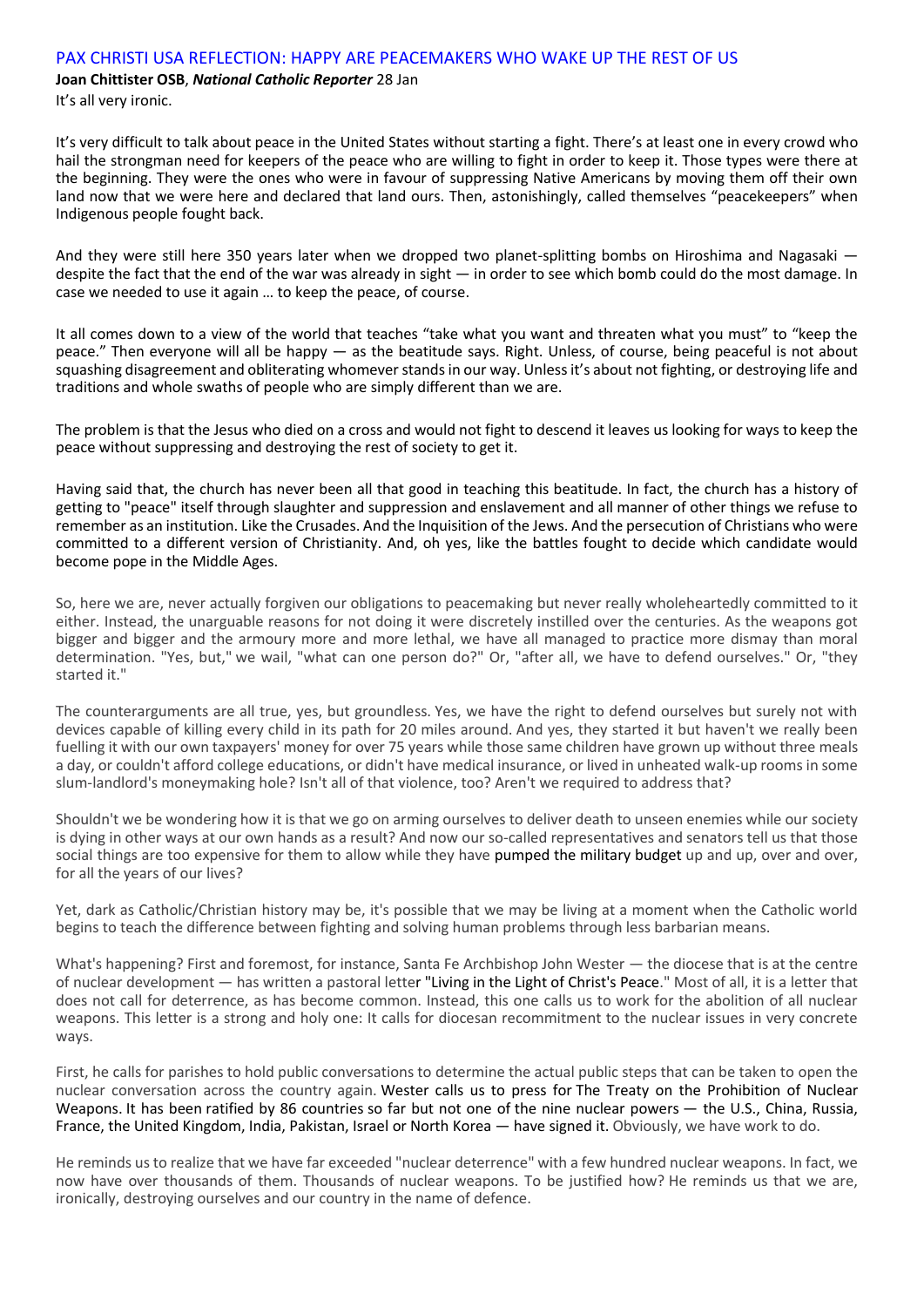The archbishop's letter is a humane, holy and understandable approach to a topic that has often unleashed passions so deep they were actually ineffective everywhere. At the same time, this letter, I admit, strikes me in a very tender place. Like Wester, I went to Hiroshima, too. I visited the museum, too. I saw the clothes that had been radiated into pieces of brick wall as the person who had been wearing them literally disappeared into the ether. Then I followed the two-part diorama that shows on one side of it a model of the bustling and developed city of Hiroshima until — on the other side of the divider— there was nothing left but one teetering tower and a hunk of brick here and there. I looked at it and blinked. In seconds, Model A had become Model B. And behind it, in simple frames on the wall, were two letters from President Harry Truman commanding the U.S. Air Force to refrain entirely from [bombing five Japanese cities](https://www.bbc.com/news/world-asia-33755182) — Kyoto, Yokohama, Kokura, Hiroshima and Nagasaki — so we could find out which of the two new bombs would do the most damage.

I am an American! Standing in that crowd in the Hiroshima Peace Memorial Museum, the embarrassment of it consumed me. I could feel the tears pour down my face before I could attempt to dry my eyes. I turned my back away from the crowds pushing behind me to continue the tour. And then, out of nowhere it seemed, I felt someone put their arms around my waist and say softly in my ear, "I'm so sorry. We cry, too, sometimes, but we don't want you to cry." It was my young teenage Japanese guide with a searing lesson in forgiveness and universal care at the same time.

From where I stand, it is clear that violence starts at the top for us. Under the aegis of "defence," we have come to exalt the kind of violence that undermines every layer of our entire society. It corrupts our children, it unmoors our relationships, it blinds us to the poison in our national heart while we get less and less happy every day.

We have been called by strong bishops over the years, all of whom understood this infection in the body politic. Bishops Thomas Gumbleton, Raymond Hunthausen, Leroy Matthiesen, and 75 other bishops who led the American episcopacy into [the first peace pastoral](http://www.ccnr.org/pax_christi.html) in the United States precede a bishop who is waking us up again to what the Beatitudes are really all about.

The difference is that Wester is alone and standing in what came to be the centre of the "American Nuclear Soul" in Santa Fe calling us again to examine our American consciences. As [Pope Francis said](https://www.vatican.va/content/francesco/en/messages/pont-messages/2019/documents/papa-francesco_20191124_messaggio-incontropace-hiroshima.html) at the Peace Memorial in Hiroshima on Nov. 24, 2019, "The use of atomic energy for purposes of war is immoral, just as the possessing of nuclear weapons is immoral. … How can we speak of peace even as we build terrifying new weapons of war?"

Who says that no one can do anything important alone? We have a bishop now who by standing up alone may — we can hope — wake this country up again to the place of conscience in the life of the Beatitudes.

Provided, of course, that we are willing to stand there — alone — as well. <https://paxchristiusa.org/2022/01/28/happy-are-peacemakers-who-wake-up-the-rest-of-us/>

# FAIRTRADE FORTNIGHT 21 February to 6 March

In 2022, our online Choose the World you Want Festival will return from 21 February to 6 March. Last year's festival saw campaigners, shoppers, students and businesses come together in a show of support for the farmers behind our food on the front line of the climate crisis. From online panels to bake-offs and coffee mornings over 50 virtual events took place, with supporters sharing the power of Fairtrade and what needs to happen next to ensure farmers and workers are put front and centre of conversations on how to tackle the climate crisis. The COVID-19 pandemic has shown us more than ever how interconnected we are globally.

Since last Fairtrade Fortnight we have seen the G7 and COP26 take place. Over 33,000 campaigners joined 1.8m Fairtrade farmers and workers in backing the Be Fair With Your Climate Promise challenge to world leaders at the UN COP26 summit. But frustration came as the wealthiest nations failed to recognise the urgent need to invest in farmer expertise by delaying their promised \$100bn annual funding to the most climate vulnerable countries until 2023. That isn't good enough. Climate justice was never going to be won or lost at one conference in Glasgow. But where the COP26 agreement fell short, we need to increase the pressure for urgent action.

**Find out more:** <https://www.fairtrade.org.uk/Get-Involved/Current-campaigns/Fairtrade-Fortnight/>

### **SCHOOLS AND COLLEGES**

This Fairtrade Fortnight, we invite schools and collegesto stand with farmers and workers seeking climate justice. We have created new films, lesson plans and activities that will help you to explore the inequalities at the heart of the climate crisis, and learn how governments, businesses, schools and individuals can take collective action for a fairer future for the people who grow our food and drinks, mine our gold and who grow the cotton in our clothes – people who are often exploited and underpaid. Through learning about how we are all connected through the things we eat, drink and wear, young people are equipped with the knowledge and skills to shape a more compassionate and sustainable world. [https://schools.fairtrade.org.uk/take-action/fairtrade-fortnight-](https://schools.fairtrade.org.uk/take-action/fairtrade-fortnight-2022/?utm_medium=email&utm_source=engagingnetworks&utm_campaign=EC_fair+future&utm_content=EC+SchFeb22+FairFuture)

[2022/?utm\\_medium=email&utm\\_source=engagingnetworks&utm\\_campaign=EC\\_fair+future&utm\\_content=EC+SchFeb](https://schools.fairtrade.org.uk/take-action/fairtrade-fortnight-2022/?utm_medium=email&utm_source=engagingnetworks&utm_campaign=EC_fair+future&utm_content=EC+SchFeb22+FairFuture) [22+FairFuture](https://schools.fairtrade.org.uk/take-action/fairtrade-fortnight-2022/?utm_medium=email&utm_source=engagingnetworks&utm_campaign=EC_fair+future&utm_content=EC+SchFeb22+FairFuture)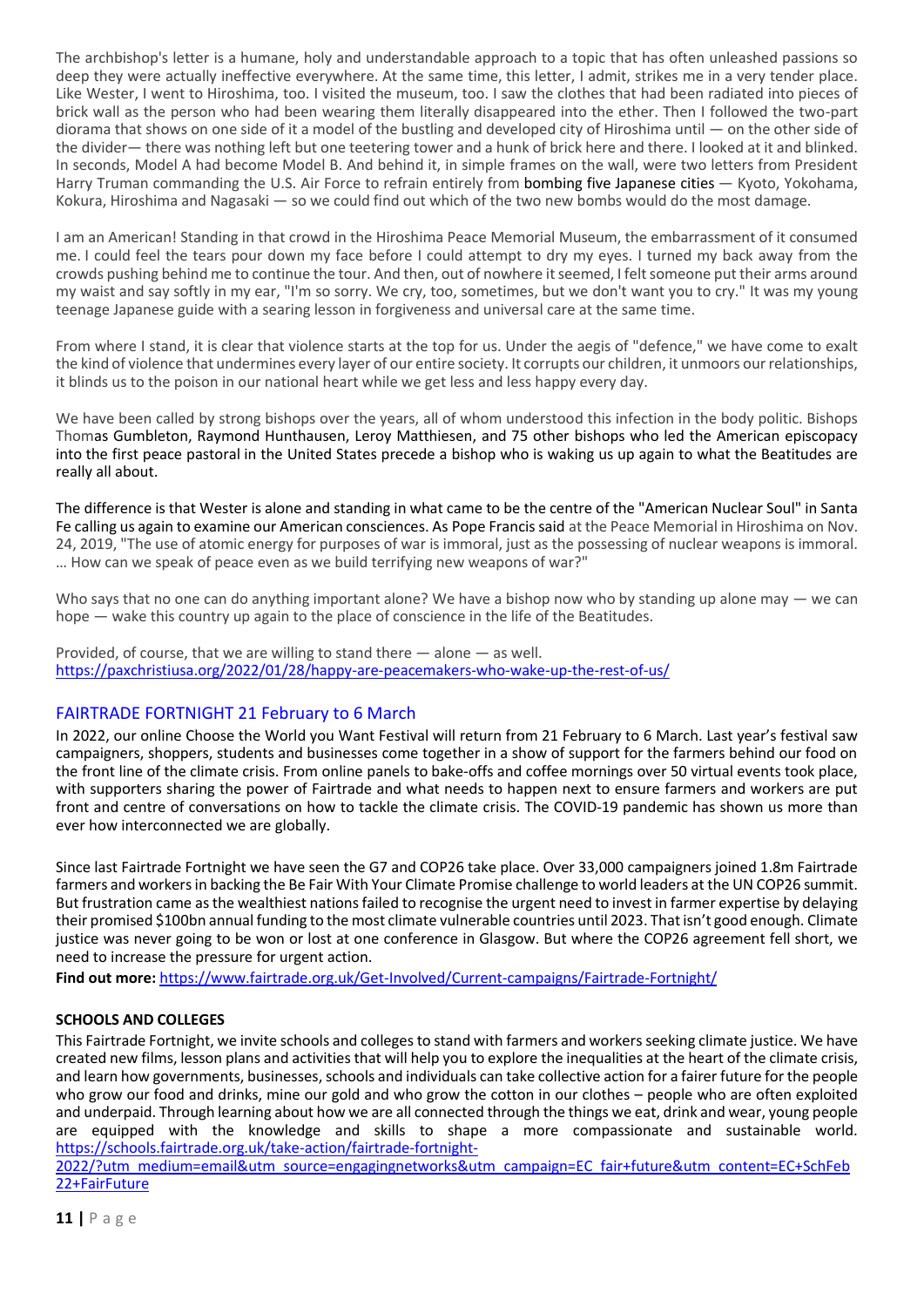# COLUMBAN SCHOOLS MEDIA COMPETITION

This is the final reminder for the Columban Schools Media Competition which closes on 11 February 2022. If you haven't done so already, please share it to any students you know aged 13 to 18 inclusive.

Who in the world today is doing something about inequality, injustice, exclusion and environmental degradation? What can they teach us? How can we draw on our own faith and personal experience to be changemakers?

We are looking for students (aged 13-18 inclusive) to submit an original piece of writing or an original image on the theme:

Two separate competitions will be held, one for students in Ireland and one in Britain (England, Scotland, Wales); each has two categories: **Writing and Image.**

Winners will be announced on Columban media on 11 March 2022.

The winning entries will be published in the Far East magazine, Vocation For Justice newsletter, online on Columban websites in Ireland and Britain, shared on Columban social media, and published in other Catholic media.

**More details are available through the Columban website** <https://www.columbancompetition.com/>

# TERRY PRATCHETT ESTATE BACKS JACK MONROE'S IDEA FOR 'VIMES BOOTS' POVERTY INDEX

### **Alison Flood** *The Guardian* 26 Jan

Terry Pratchett's estate has authorised the anti-poverty campaigner Jack Monroe to use the "Vimes Boots Index" as the name of her new price index, which is intended to document the "insidiously creeping prices" of basic food products. The author's daughter, writer Rhianna Pratchett, said her father would have been proud to see his work used in this way.

Monroe was prompted to create her index after inflation jumped to 5.4% last week, and she found herself "infuriate[d]" that the index (the consumer price index or CPI) used for this calculation "grossly underestimates the real cost of inflation as it happens to people with the least". She laid out how the prices of "value" product ranges in supermarkets had soared over the last decade – rice in her local supermarket had increased in price from 45p for a kilogram bag last year, to £1 for 500g, a 344% increase – and how the number of value products has shrunk. She was soon working with economists, charities and analysts to compile her own index. "One," she wrote in the *Observe*r, "that will document the disappearance of the budget lines and the insidiously creeping prices of the most basic versions of essential items at the supermarket" and "serve as an irrefutable snapshot of the reality experienced by millions of people".

In a tweet on Wednesday, Monroe announced that the index is already starting to make a difference, as the Office for National Statistics has admitted that "one inflation rate doesn't fit all". She wrote: "Delighted to be able to tell you that the @ONS have just announced that they are going to be changing the way they collect and report on the cost of food prices and inflation to take into consideration a wider range of income levels and household circumstances", using the hashtag #VimesBootsIndex. The index, Monroe said, is named in honour of Pratchett's creation Sam Vimes, who in the Discworld novel *Men at Arms* lays out the "Sam Vimes 'Boots' theory of socio-economic unfairness".

"The reason that the rich were so rich, Vimes reasoned, was because they managed to spend less money," wrote Pratchett. "Take boots, for example. He earned thirty-eight dollars a month plus allowances. A really good pair of leather boots cost fifty dollars. But an affordable pair of boots, which were sort of okay for a season or two and then leaked like hell when the cardboard gave out, cost about ten dollars. Those were the kind of boots Vimes always bought, and wore until the soles were so thin that he could tell where he was in Ankh-Morpork on a foggy night by the feel of the cobbles. But the thing was that good boots lasted for years and years. A man who could afford fifty dollars had a pair of boots that'd still be keeping his feet dry in ten years' time, while a poor man who could only afford cheap boots would have spent a hundred dollars on boots in the same time and would still have wet feet."

The Pratchett estate has authorised the use of the name, tweeting its own Pratchett quote in support of Monroe's campaign. "Sometimes it's better to light a flamethrower than curse the darkness," wrote the late Discworld author in *Men at Arms*.

Rhianna Pratchett said: "My father used his anger about inequality, classism, xenophobia and bigotry to help power the moral core of his work. One of his most famous lightning-rods for this was Commander Vimes of the Ankh-Morpork City Watch - a cynical, but likable, man who attempts to better himself whilst railing against the injustices around him. Some of which he's had a hand in perpetrating in the past. Vimes's musing on how expensive it is to be poor via the cost of boots was a razor-sharp evaluation of socio-economic unfairness. And one that's all too pertinent today, where our most vulnerable so often bear the brunt of austerity measures and are cast adrift from protection and empathy. Whilst we don't have Vimes any more, we do have Jack and Dad would be proud to see his work used in such a way."

<https://www.theguardian.com/books/2022/jan/26/terry-pratchett-jack-monroe-vimes-boots-poverty-index>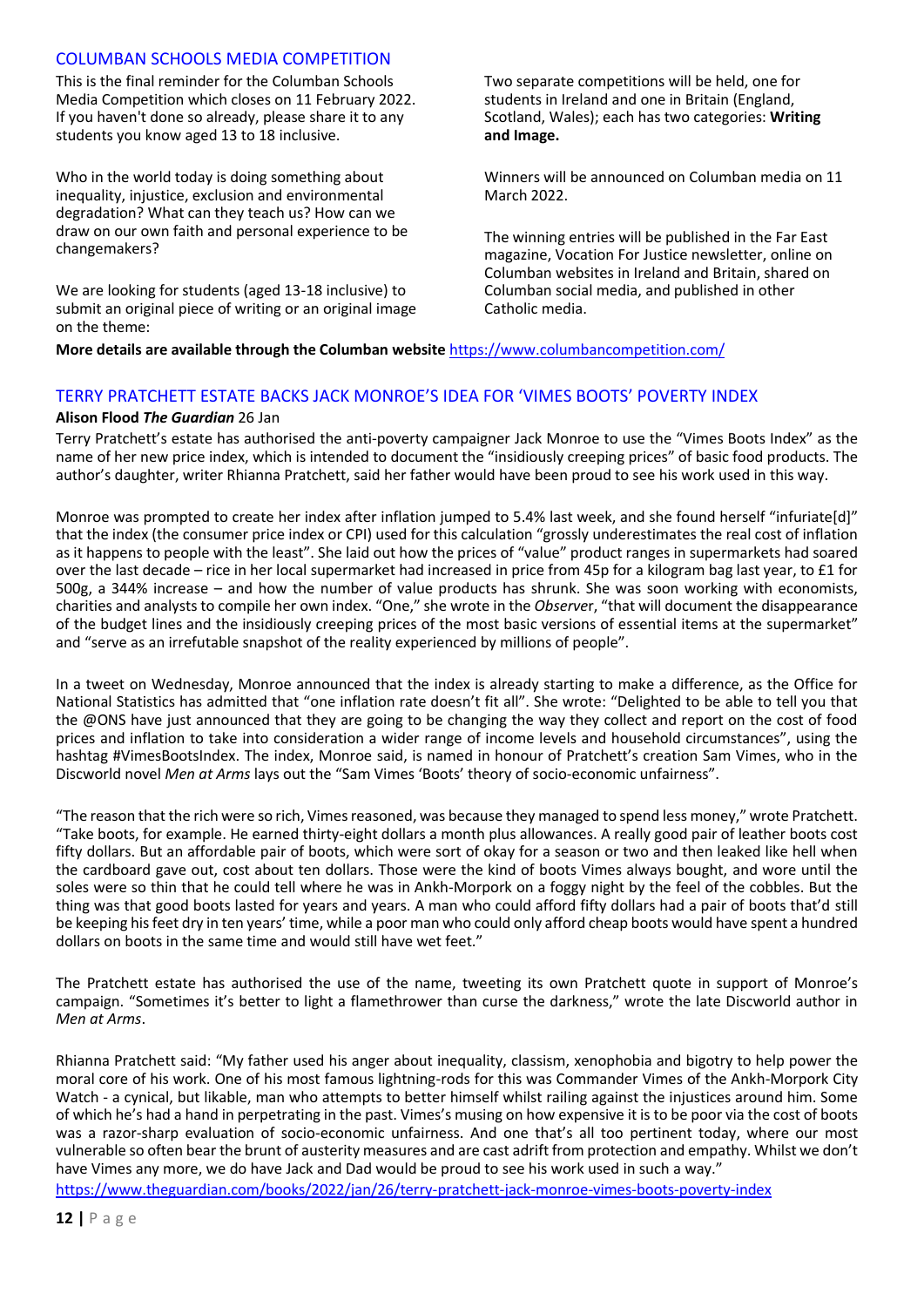# CHRISTIAN AID CHANGEMAKERS CONFERENCE: REAL PEOPLE, REAL CHANGE

### **Join Christian Aid's virtual supporter conference: 20-25 February 2022**

Can you help change the world in 2022? Join us in a movement for change this Christian Aid Week. We will be joined by a number of inspiring speakers including + John Sentamu (our new chair) and our partners in Zimbabwe. **Sign up here for the conference:** [https://www.christianaid.org.uk/get-involved/events/changemakers-conference](https://www.christianaid.org.uk/get-involved/events/changemakers-conference-programme?utm_source=conference&utm_medium=CTA&utm_campaign=Im%20ready%20to%20sign%20up)[programme?utm\\_source=conference&utm\\_medium=CTA&utm\\_campaign=Im%20ready%20to%20sign%20up](https://www.christianaid.org.uk/get-involved/events/changemakers-conference-programme?utm_source=conference&utm_medium=CTA&utm_campaign=Im%20ready%20to%20sign%20up) **Sign up here for regional sessions**: [https://www.christianaid.org.uk/get-involved/events/changemakers-conference](https://www.christianaid.org.uk/get-involved/events/changemakers-conference-programme?utm_source=conference&utm_medium=CTA&utm_campaign=Sign%20me%20up%201)[programme?utm\\_source=conference&utm\\_medium=CTA&utm\\_campaign=Sign%20me%20up%201](https://www.christianaid.org.uk/get-involved/events/changemakers-conference-programme?utm_source=conference&utm_medium=CTA&utm_campaign=Sign%20me%20up%201)

# WILLIAM NOLAN TO BE NEXT ARCHBISHOP OF GLASGOW

### **Christopher Lamb** *The Tablet* 4 Feb

Pope Francis has chosen Scotland's justice and peace bishop, William Nolan, as the next leader of the Archdiocese of Glasgow. Bishop Nolan, 68, who shares Francis' concerns for the plight of migrants, protection of the planet and opposition to the arms trade, will take charge of one of the UK's largest Catholic communities. As Archbishop of Glasgow, his position will also give him a voice on the national stage.

The archbishop-elect currently leads the Diocese of Galloway, in southwest Scotland, and is president of Justice and Peace Scotland, a national body that advocates on a variety of social issues from climate change to nuclear weapons. Last year, Bishop Nolan announced the establishment of a Scotland-wide "Care of Creation Office", an initiative that had been inspired by the Pope's encyclical on the environment, *Laudato Si'* and established in time for the COP26 green summit in Glasgow.

"As Bishop of Galloway, Bishop Nolan presented a pastoral vision with a genuinely collaborative approach. He led with humility and determination, inspired by the initiatives of Pope Francis, and focussing on the needs of the Church for the 21st century," Fr. William McFadden, Vicar General of the Diocese of Galloway, said.

Around a quarter of Scotland's 800,000 Catholics live in the Archdiocese of Glasgow, which includes 89 parishes, 83 primary schools and 21 secondary schools. The archdiocese covers the majority of the city of Glasgow, the most populous in Scotland and the fourth-most populous in the UK, along with some areas on its outskirts. Although the Archdiocese of St Andrews and Edinburgh is the Scottish diocese traditionally led by a cardinal, in 1994 Glasgow's Archbishop Thomas Winning was given the red hat by Pope St John Paul II. Bishop Nolan's focus on the social gospel would make him a strong contender for a red hat in the Francis papacy. Scotland is currently without a cardinal.

"I am well aware of my own inadequacies and of the difficulties the Church faces today," the archbishop-elect said about his appointment. "Thank God therefore that we can sure of the presence and power of the Holy Spirit in the Church. As I leave the Diocese of Galloway behind, from now on I belong to Glasgow. And I assure the people of Glasgow of my commitment and dedication to them." He added that he felt "overwhelmed by the trust Pope Francis is putting in me."

Alistair Dutton, chief executive of Sciaf, said: "A very warm congratulations to Bishop William Nolan who has been appointed as Archbishop of Glasgow by Pope Francis today. We deeply appreciate his presence on Sciaf's Board and his commitment to social justice. Sciaf has benefited greatly from his leadership, most recently his contributions throughout Cop26. We wish him well as he concludes his time with the people and priests of Galloway and begins a new chapter in Glasgow."

As a bishop, Bishop Nolan has been a member of the "Holy Land Co-ordination" group, a delegation of prelates who make annual trips to the Holy Land. He has talked about the "unjust situation" facing people in that region and lamented the departure of Christians in the area.

Bishop Nolan made the trip to Calais alongside Bishop Paul McAleenan, an auxiliary in Westminster and the Bishops' Conference of England and Wales' spokesman on migrant issues. Last year, they wrote a joint letter to the Home Secretary, Priti Patel, expressing their strong opposition to the Government's immigration plans.

The appointment of the new Archbishop of Glasgow is the first leader of a major archdiocese that has taken place since Archbishop Claudio Gugerotti was appointed papal ambassador to Great Britain. As the Pope's envoy, he assists in the appointment process by drawing up a shortlist of candidates and other briefing materials. So far, Archbishop Gugerotti has shown he is determined to appoint bishops who share the pastoral, synodal style and priorities of the Francis pontificate. He is understood to already be working on another major appointment for the church in Great Britain: a new Archbishop of Westminster.

<https://www.thetablet.co.uk/news/14978/william-nolan-to-be-next-archbishop-of-glasgow>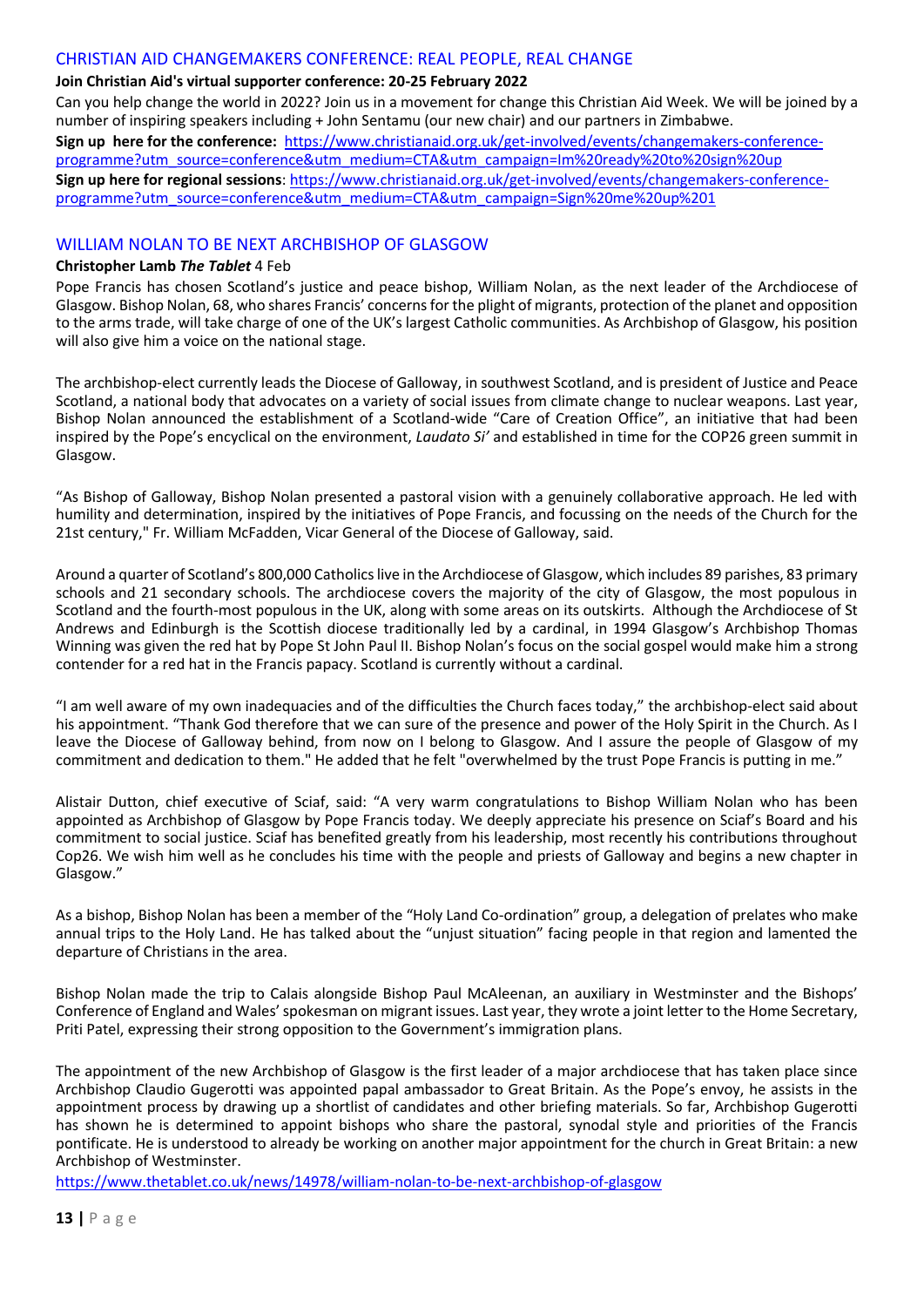### SVP: LEVELLING UP WHITE PAPER A MISSED OPPORTUNITY FOR UK

#### **James Welton** 3 Feb

The government's long-awaited Levelling Up White Paper represents a missed opportunity to address the ingrained social and economic disparity across the UK, says the St Vincent de Paul Society (SVP). Secretary of State for Levelling Up, Housing and Communities, Michael Gove, announced details of the White Paper on Wednesday 2 February after months of delays. Mr Gove previously said: "We are on a mission to regenerate the nation, transforming derelict areas in our towns and cities into thriving places people are proud to live and work in". However, the SVP believes that high streets and deprived areas can only thrive if the people living there have access to good quality jobs, fit for purpose education and affordable housing.

The majority of levelling up funding so far has been spent on infrastructure, and while this is an important step in supporting economically deprived areas, a robust social infrastructure is a vital component in binding communities together. As an organisation which supports at grassroots level the most vulnerable and economically disadvantaged in our communities, the SVP has first-hand experience of the challenges facing those at whom the Levelling Up agenda should be squarely aimed.

Additionally, the government has maintained that its levelling up agenda is about "shifting power closer to local people," however, limited consultation has taken place with groups supporting people in communities across the country, such as the SVP, which are best able to inform the conversation on regional inequalities.

The SVP operates nine St Vincent's community support centres across England and Wales, each providing a tailored response to the need in their community. There are also hundreds of local groups of SVP members supporting people and families in need. Since the start of the pandemic, requests for support coming into the SVP's national office have increased by 75% for food, 50% for clothing, and 140% for support with paying bills and money advice. This signals a worrying trend in some of the most deprived areas of the country, including Liverpool and surrounding areas, Birmingham, Essex, and parts of Yorkshire, all of which are in urgent need of Levelling Up funding.

We welcome the government's proposal that "by 2030, pay, employment and productivity will have risen in every area of the UK, with each containing a globally competitive city, with the gap between the top performing and other areas closing." However, the success of this agenda will be determined by the detail, and the White Paper fails to lay out a clear plan for reaching this ambitious goal. There is little mention of quality employment or secure employment. Without these embedded in the levelling up strategy, it will be hard to reach this goal.

Mr Gove also announced that the £2.6 billion UK Shared Prosperity Fund (UKSPF) will be decentralised to local leaders as far as possible, with investments set to regenerate communities, boost skills and support local businesses. While we welcome efforts to regenerate communities, the White Paper lacks crucial details of how funding will be allocated, and how the UKSPF will contribute to strengthening the social fabric of our society, which is vital in bridging the gaps between communities and regions.

Commenting on the White Paper, National Audit Office head Gareth Davies says: "The Department for Levelling Up, Housing and Communities has not consistently evaluated its past interventions to stimulate local economies, so it doesn't know whether billions of pounds of public spending has had the impact intended. With its focus on levelling up, it is vital that the department puts robust evaluation arrangements in place for its new schemes to promote local growth."

SVP chief executive, Elizabeth Palmer, says: "We welcome the ambitious aims of the Levelling Up White Paper, however, change must be informed by those at grassroots level, those who are supporting people in need and those being supported. Without listening to the voices of people who are directly and indirectly affected by regional inequalities the government cannot hope to direct funding where it is most needed. The social and economic disparity between wealthy and poorer regions isn't a new phenomenon, it has been a reality for millions for decades, trapping the most vulnerable and poorest in a cycle of deprivation. I hope the aims of this White Paper will be realised, only then will our poorest communities have the economic and social infrastructure to lift themselves into a position of parity with the rest of the country."

The SVP will also be providing a full reply to the government's Levelling Up White Paper with comment from our regional centres.

The St Vincent de Paul Society is an international Catholic volunteering organisation dedicated to providing practical assistance to those in need, irrespective of ideology, faith, ethnicity, age or gender. Founded in 1833, it now has 800,000 volunteers operating in 150 countries worldwide, including 10,000 in England and Wales. SVP England & Wales is a registered charity, number 1053992.

**LINK: St Vincent de Paul Society -** [www.svp.org.uk](http://www.svp.org.uk/)

<https://www.indcatholicnews.com/news/43994>

**14 |** P a g e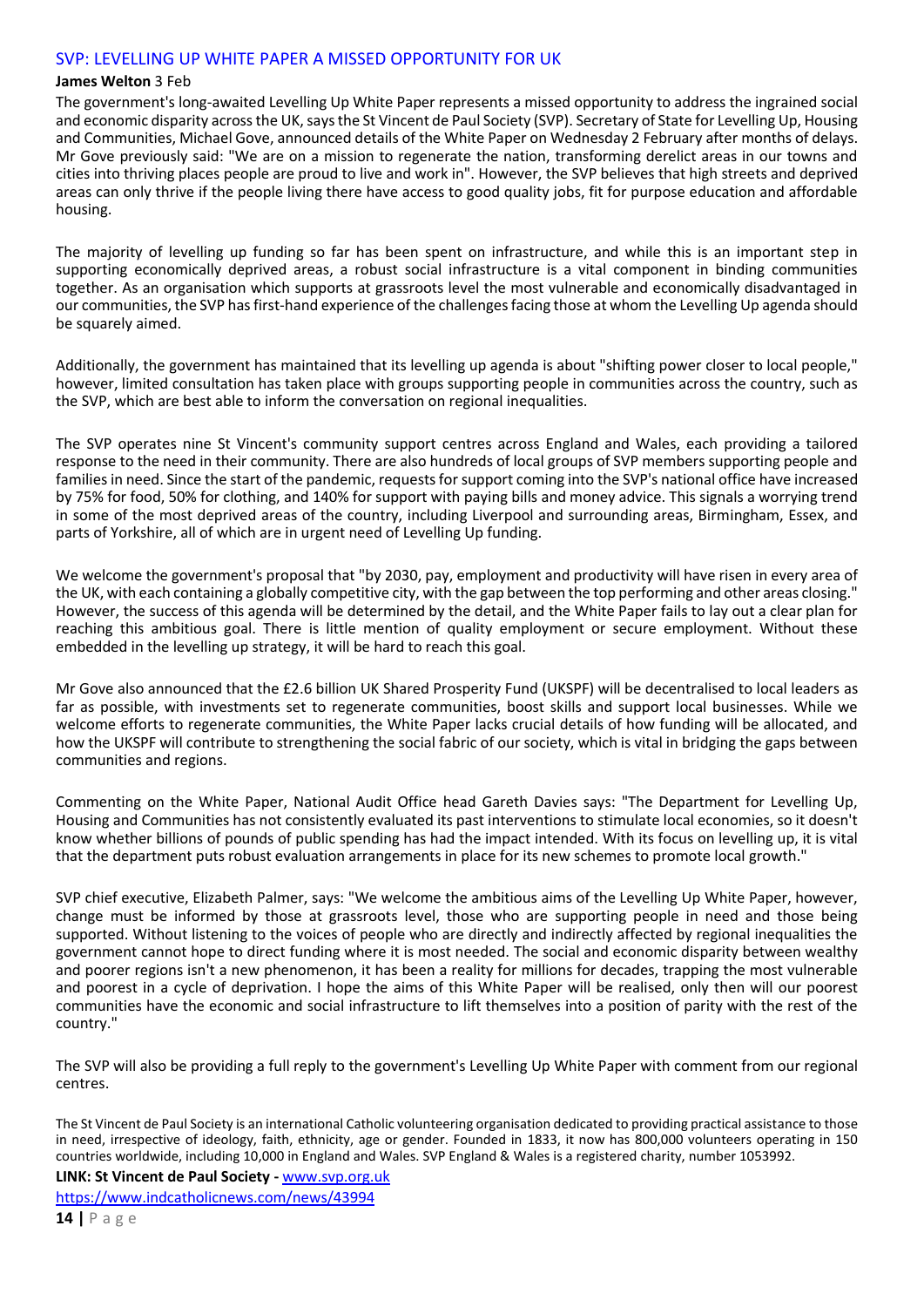### COMPLAINT AT DROPPING OF ECONOMIC CRIME BILL

#### **Ellen Teague** *The Tablet* 2 Feb

Church Action for Tax Justice spoke last week of its dismay that the Economic Crime Bill has quietly been dropped from the schedule for the next parliamentary session. At the same time, Lord Agnew, a minister in the Treasury and Cabinet Office, resigned in protest at the failure to deal with alarming levels of allegedly fraudulent Covid business support loans. He described the deferral of the Economic Crime Bill as "foolish". Earlier this week politicians called on Boris Johnson to revive the Economic Crime Bill to "plug the gaps" posed by dirty money in London. The bill was expected to bring forward measures to improve almost non-existent oversight of the UK's business register, Companies House, and bring in a public register of beneficial ownership of property, revealing individuals behind offshore companies used to hold valuable UK homes and land. Tougher laws on fraud were also expected.

Church Action for Tax Justice, which lobbies for a fairer and greener tax system, suggested that at a time when public trust in our leaders is strained, there is much to be said "for those in power leading both by the example of their personal conduct, and, crucially, by the rules they create and by which our society and economy is governed."

On 25 January, Sarah Edwards, executive director of the Ecumenical Council for Corporate Responsibility, wrote in a blog: "For Christians to remain relevant in today's complex and polarised world, we need to be able to confidently share what difference Christian thinking makes to issues of money, poverty and economics, so that we can see a more just and sustainable society for everyone." She pointed to scriptural texts which highlight such issues as economic exploitation and fairer taxes and called for more conversations in the media, in parliament, and in communities across the land about money, finance and taxes, and how they can be used for good.

<https://www.thetablet.co.uk/news/14953/complaint-at-dropping-of-economic-crime-bill>

# BRITISH SIGN LANGUAGE TO BECOME RECOGNISED LANGUAGE IN THE UK

**Tom Ambrose** *The Guardian* 27 Jan: British Sign Language (BSL) is on course to become a recognised language, after the government backed a proposal by a Labour MP. The private member's bill, introduced by Rosie Cooper, aims to improve accessibility for deaf people and would see the promotion of BSL when making public service announcements. It would also see the launch of an advisory board of BSL users to offer guidance to the Department for Work and Pensions (DWP) on how and when to use it and look at increasing the number of BSL interpreters. It will encourage government departments and public bodies to follow the guidance, giving deaf people "equal access to education, employment, public services such as the NHS", according to the British Deaf Association (BDA).

EastEnders actor Rose Ayling-Ellis made history as the first deaf contestant on BBC One's Strictly Come Dancing and has urged people to back the bill. She told BBC News: "Why doesn't this country legally recognise BSL? It's our language. It should be accepted." She added: "If I go to the doctor and there is no interpreter, it means I have to bring a family member with me – but I don't want that, I want privacy." In the wake of her celebrated Strictly win, research revealed more than three-quarters of deaf children thought the show has given the public a better understanding of deafness. There are an estimated 87,000 BSL users in the UK. Although BSL was recognised as an 'official' language by the UK government in 2003, it does not have the same legal protections as Welsh or Gaelic, for example.

David Buxton, chairman of the BDA, said: "Deaf people still do not have access to the same essential information and services that are available to the hearing population. The Equality Act does not cover linguistic rights. We are forced to rely on inadequate disability discrimination legislation to access information in our own language. British Sign Language is an indigenous language of the UK and should be accorded the same legal protection as Welsh and Scottish Gaelic." <https://www.theguardian.com/society/2022/jan/27/british-sign-language-to-become-recognised-language-in-the-uk>

On Friday (28 Jan), the British Sign Language Bill passed its first hurdle in the House of Commons when MPs approved it at an unopposed second reading. The bill will now move on to committee stage with the final reading expected in March.

In an emotional speech in the Commons the Labour MP for West Lancashire Rosie Cooper, who put forward the Bill, recalled her own experiences of growing up as the hearing child of deaf parents. She said "For every deaf person like my parents, who've been ignored, misunderstood or even treated as unintelligent for simply relying on BSL, this recognition will be clear and will be a message that their language is equal and should be treated as equal." The MP thanked Strictly winner Ms Ayling-Ellis, saying: "Clearly, much of the awareness is due to Rose Ayling-Ellis in Strictly, she proved what my dad always says 'deaf people can do anything, even the impossible', such as winning Strictly when you can't hear the music. That 10-second glimpse she gave the hearing world into deafness when the music stopped was truly momentous."

According to figures from the British Deaf Association, up to 250,000 people use some BSL on a daily basis. <https://www.bbc.co.uk/news/uk-politics-60171412>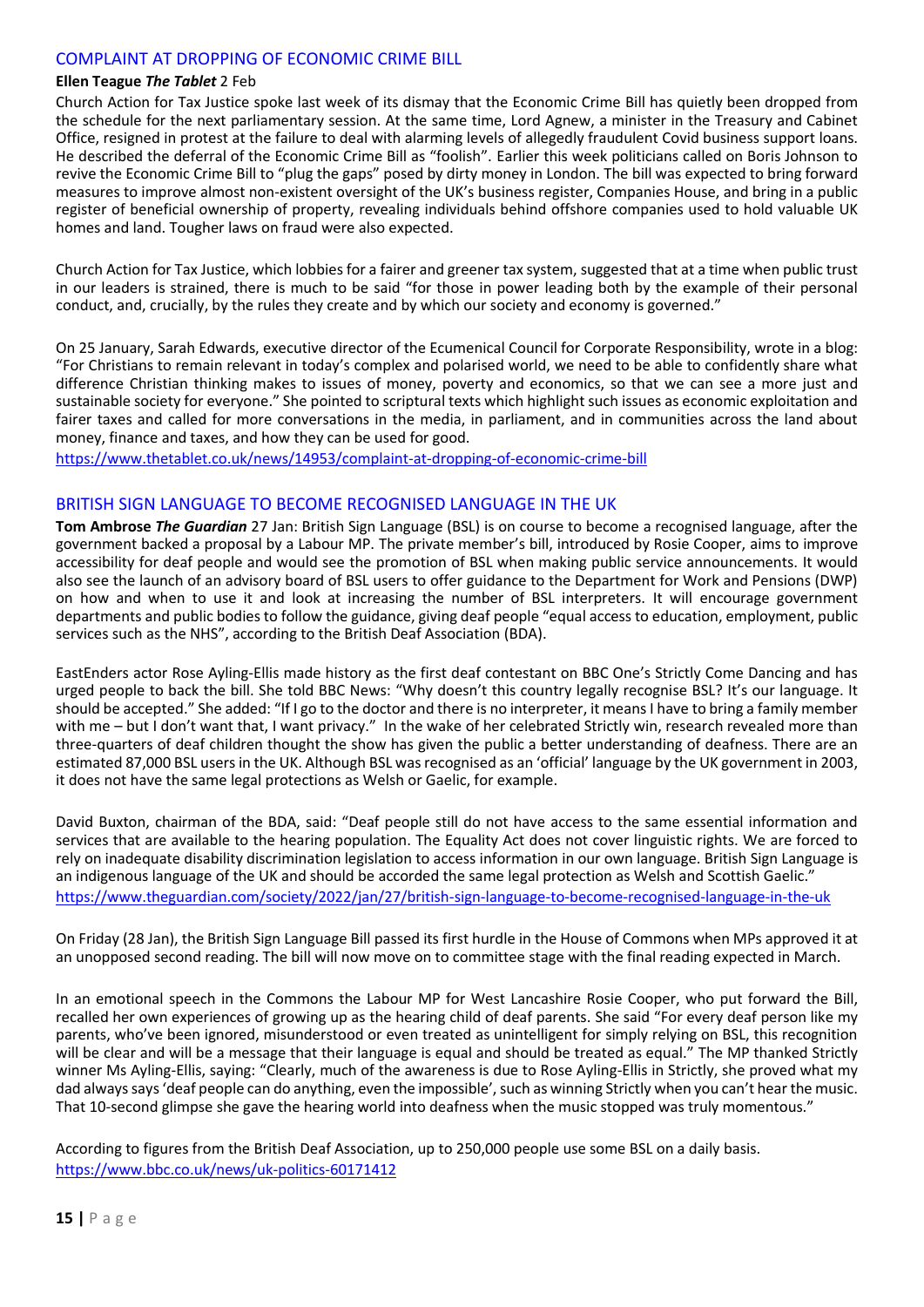# LENT STUDY 2022: FOLLOWING CHRIST IN THE FOOTSTEPS OF THE SAINTS

Churches Together in Britain and Ireland have a course based around a pilgrimage commemorating St Winefrede (Gwenffrewi). This journey through Lent, available to download below, draws upon 16 individual resources on St Winefride put together by their Mission Theology Advisory Group (MTAG) and links to a 70-mile pilgrimage from Holywell, Wales, to Shrewsbury in April and May 2022, led by Bishop Sarah Bullock from the Anglican Diocese of Lichfield. You can use the course without having to go on the pilgrimage! <https://ctbi.org.uk/lent-study-2022/>

Find out more about MTAG here:<https://www.churchofengland.org/resources/deeper-god-mission-theology>

The pack of resources is available from <https://www.lichfield.anglican.org/ourfaith/pilgrimage/> under 'St Winefride Pilgrim Trail'. These extra resources will help you follow the St Winefride 'thread' which runs through this Lent material. The resources take you more deeply into the traditional accounts of St Winefride, whose story has many touchpoints with our modern world – sexual harassment and coercion, misuse of power, the place of faith and the right to follow Jesus, and the contemporary need for healing and hope. However, if you don't want to use the extra St Winefride resources, you can still use the study for groups or for your personal journey through Lent, because other options, based on the Scripture for the day, are also provided from the Revised Common Lectionary. Or you can mix and match.

### **Stations**

Each station on the journey for Ash Wednesday and for each week in Lent starts from a piece of Scripture set for the day, and offers something to talk about together, something to reflect on, something to do and something to deepen our Christian lives as disciples as we seek to follow Jesus Christ more faithfully. Each station on the way then concludes with prayer.

Depending on how you like to engage with Lenten material you can pick one of the sections and concentrate on that, or use some or all of them in the course of a session or even over a week.

- Station 1 questions and conversation starters if you like to talk about a topic.
- Station 2 food for thought maybe something you haven't thought about before.
- Station 3 something to do: practical action for you to engage with your community.
- Station 4 something to take you deeper into being a follower of Jesus.
- Station 5 a prayer to say together or to think about after the session.

**Download resources:** <https://ctbi.org.uk/wp-content/uploads/2022/01/St-Winefride-Lent-Journey-2022.pdf> **See also:** <https://www.churchofengland.org/resources/livelent-2022-church-resources-embracing-justice> <http://www.liturgyoffice.org.uk/Calendar/Cycle/LentCP.shtml>

# LIFE ON THE BREADLINE LENT COURSE

This Lent course has been developed from the 3 years of Life on the Breadline research as a result of engaging with Church leaders, Christians, and community groups across the UK. It has been designed with Lent 2022 in mind (2nd March to 14th April 2022) but could be used in other years, or for home groups outside of Lent.

The course has 6 sessions which can be followed individually or in a group. Each session follows the same format which is planned to take an hour – combining prayer, a short video, a Bible passage, guided reflections, discussion questions, and take-away actions.

If you're taking part in the Lent Course as a group, consider having a meal together at the start or end of each session to continue conversations further.

The sessions cover 6 themes:

- 1. Christian responses to poverty
- 2. "Love thy neighbour" poverty and inequality
- 3. Race, ethnicity, austerity and faith
- 4. Deficits and assets
- 5. Housing (in)justice
- 6. Poverty and structural inequality

**16 |** P a g e Download all the sessions together by clicking here: [https://breadlineresearch.coventry.ac.uk/wp](https://breadlineresearch.coventry.ac.uk/wp-content/uploads/2021/09/Life-on-the-Breadline-lent-course_for-website.pdf)[content/uploads/2021/09/Life-on-the-Breadline-lent-course\\_for-website.pdf](https://breadlineresearch.coventry.ac.uk/wp-content/uploads/2021/09/Life-on-the-Breadline-lent-course_for-website.pdf) <https://breadlineresearch.coventry.ac.uk/churches/lent-course/>